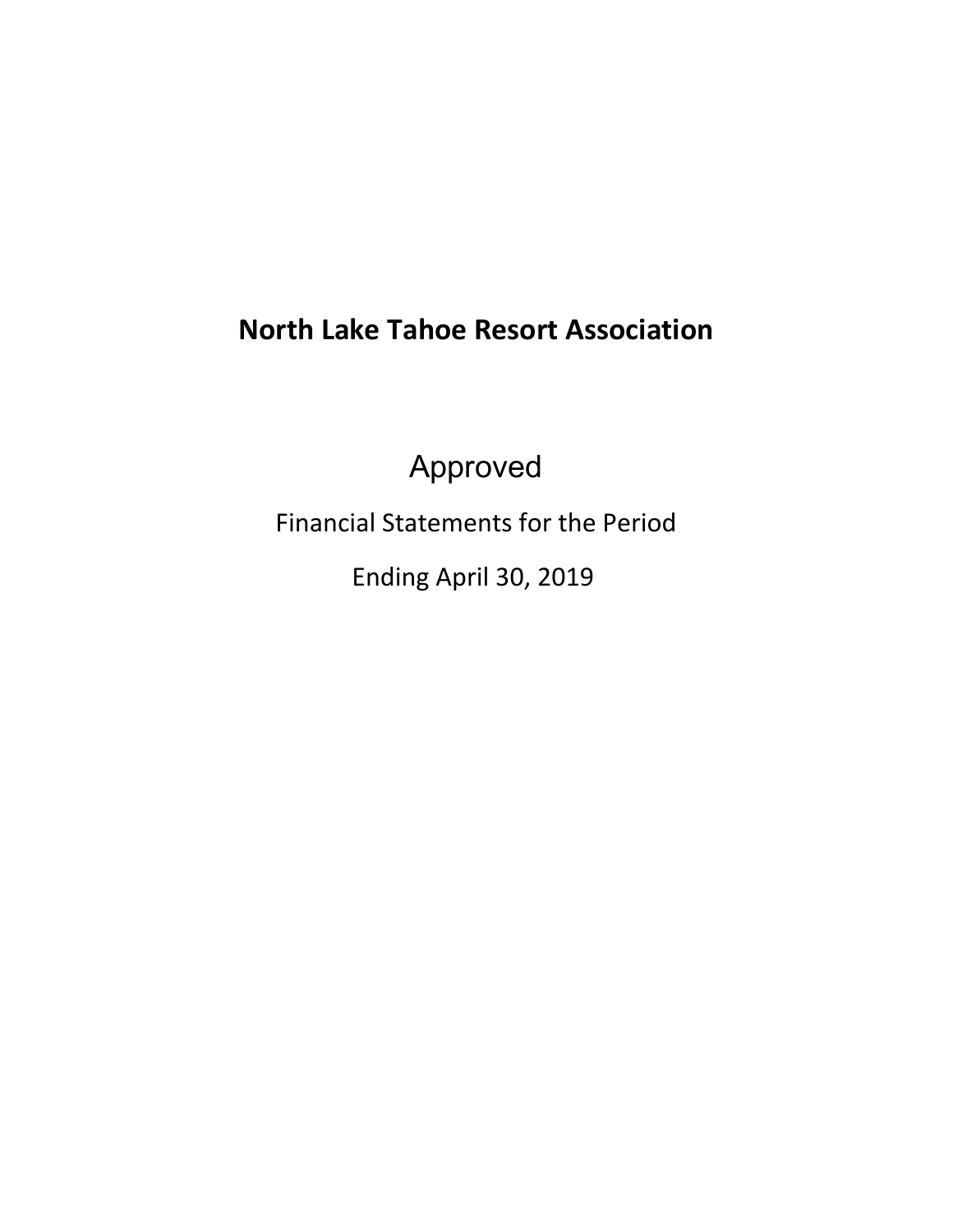**Accrual Basis**

## **North Lake Tahoe Resort Association Balance Sheet**

 **As of April 30, 2019**

|                                                                             | Apr 30, 19 | Apr 30, 18  | \$ Change   | % Change    | Jun 30, 18 |
|-----------------------------------------------------------------------------|------------|-------------|-------------|-------------|------------|
| <b>ASSETS</b>                                                               |            |             |             |             |            |
| <b>Current Assets</b><br><b>Checking/Savings</b>                            |            |             |             |             |            |
| 1001-00 $\cdot$ Petty Cash                                                  | 137        | 536         | (399)       | (74%)       | 289        |
| 1003-00 · Cash - Operations BOTW #6712                                      | 364,750    | 688,153     | (323, 403)  | (47%)       | 619,232    |
| 1007-00 · Cash - Payroll BOTW #7421                                         | 3,110      | 6,865       | (3,755)     | (55%)       | 6,195      |
| 1008-00 · Marketing Reserve - Plumas                                        | 50,231     | 50,156      | 75          | 0%          | 50,168     |
| 1009-00 · Cash Flow Reserve - Plumas                                        | 100,617    | 100,416     | 201         | 0%          | 100,449    |
| 1071-00 · Payroll Reserves BOTW #8163                                       | 29,582     | 29,582      | $\mathbf 0$ | 0%          | 29,582     |
| 1080-00 · Special Events BOTW #1626                                         | 143,631    | 89,686      | 53,945      | 60%         | 88,355     |
| 10950 · Cash in Drawer                                                      | 1,040      | 155         | 885         | 571%        | 597        |
| <b>Total Checking/Savings</b>                                               | 693,098    | 965,549     | (272, 451)  | (28%)       | 894,867    |
| <b>Accounts Receivable</b>                                                  |            |             |             |             |            |
| 1200-00 Quickbooks Accounts Receivable                                      | 25,525     | 17,319      | 8,206       | 47%         | 24,331     |
| 1210-00 · A/R - Sales Estimates                                             | 0          | 10,469      | (10, 469)   | $(100\%)$   | 0          |
| $1290-00 \cdot A/R - TOT$                                                   | 393,492    | 0           | 393,492     | 100%        | 0          |
| <b>Total Accounts Receivable</b>                                            | 419,017    | 27,788      | 391,229     | 1,408%      | 24,331     |
| <b>Other Current Assets</b>                                                 |            |             |             |             |            |
| 1200-99 $\cdot$ AR Other                                                    | 10         | 2,589       | (2,579)     | $(100\%)$   |            |
| 12000 · Undeposited Funds                                                   | 0          | 892         |             |             | (41)<br>0  |
| 1201-00 · Member Accounts Receivable                                        |            |             | (892)       | $(100\%)$   |            |
|                                                                             |            |             |             |             |            |
| 1201-01 · Member AR - Member Dues                                           | 25,565     | 21,790<br>0 | 3,775       | 17%<br>100% | 3,417<br>0 |
| 1201-03 · Member AR - Other<br>1201-00 · Member Accounts Receivable - Other | 14,545     |             | 14,545      |             |            |
|                                                                             | 0          | 29,665      | (29, 665)   | $(100\%)$   | 2,870      |
| Total 1201-00 · Member Accounts Receivable                                  | 40,110     | 51,455      | (11, 345)   | (22%)       | 6,287      |
| 1201-02 · Allowance for Doubtful Accounts                                   | (2,775)    | (4,358)     | 1,583       | 36%         | (2,500)    |
| 12100 · Inventory Asset                                                     | 21,086     | 28,848      | (7, 762)    | (27%)       | 28,203     |
| 1299 · Receivable from NLTMC                                                | 11,968     | 7,936       | 4,032       | 51%         | 28,954     |
| 1490-00 · Security Deposits                                                 | 1,610      | 650         | 960         | 148%        | 650        |
| <b>Total Other Current Assets</b>                                           | 72,009     | 88,012      | (16,003)    | (18%)       | 61,553     |
| <b>Total Current Assets</b>                                                 | 1,184,124  | 1,081,349   | 102,775     | 10%         | 980,751    |
| <b>Fixed Assets</b>                                                         |            |             |             |             |            |
| 1700-00 · Furniture & Fixtures                                              | 68,768     | 68,768      | 0           | 0%          | 68,768     |
| 1701-00 $\cdot$ Accum. Depr. - Furn & Fix                                   | (68, 768)  | (68, 768)   | 0           | 0%          | (68, 768)  |
| 1740-00 Computer Equipment                                                  | 8,436      | 9,964       | (1,528)     | (15%)       | 8,436      |
| 1741-00 · Accum. Depr. - Computer Equip                                     | (8, 435)   | (8,368)     | (67)        | (1%)        | (8, 435)   |
| 1750-00 · Computer Software                                                 | 21,520     | 21,520      | 0           | 0%          | 21,520     |
| 1751-00 · Accum. Amort. - Software                                          | (19, 877)  | (18, 182)   | (1,695)     | (9%)        | (18, 480)  |
| 1770-00 · Leasehold Improvements                                            | 24,284     | 24,284      | 0           | 0%          | 24,284     |
| 1771-00 · Accum. Amort - Leasehold Impr                                     | (24, 284)  | (24, 284)   | 0           | 0%          | (24, 284)  |
| <b>Total Fixed Assets</b>                                                   | 1,644      | 4,934       | (3,290)     | (67%)       | 3,041      |
| <b>Other Assets</b>                                                         |            |             |             |             |            |
| 1400-00 · Prepaid Expenses                                                  |            |             |             |             |            |
| 1410-00 · Prepaid Insurance                                                 | 11,914     | 0           | 11,914      | 100%        | 9,151      |
| 1430-00 · Prepaid 1st Class Postage                                         | 500        | 1,000       | (500)       | $(50\%)$    | 1,000      |
| 1400-00 · Prepaid Expenses - Other                                          | 6,367      | 11,031      | (4,664)     | (42%)       | 17,116     |
| Total 1400-00 · Prepaid Expenses                                            | 18,781     | 12,031      | 6,750       | 56%         | 27,267     |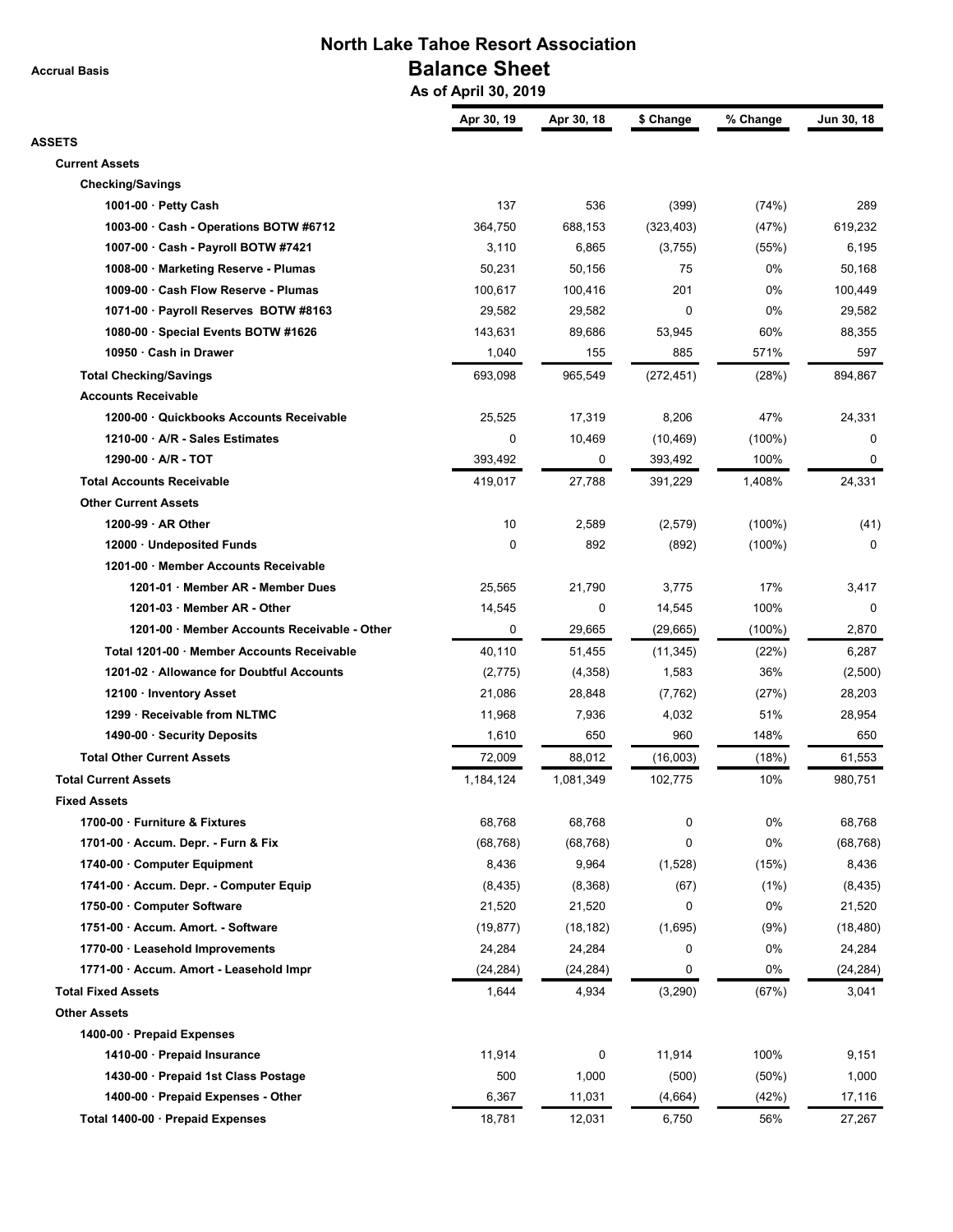**Accrual Basis**

## **North Lake Tahoe Resort Association Balance Sheet**

 **As of April 30, 2019**

|                                                 | Apr 30, 19          | Apr 30, 18          | \$ Change          | % Change  | Jun 30, 18          |
|-------------------------------------------------|---------------------|---------------------|--------------------|-----------|---------------------|
| <b>Total Other Assets</b>                       | 18,781              | 12,031              | 6,750              | 56%       | 27,267              |
| <b>TOTAL ASSETS</b>                             | 1,204,548           | 1,098,314           | 106,234            | 10%       | 1,011,060           |
| <b>LIABILITIES &amp; EQUITY</b>                 |                     |                     |                    |           |                     |
| Liabilities                                     |                     |                     |                    |           |                     |
| <b>Current Liabilities</b>                      |                     |                     |                    |           |                     |
| <b>Accounts Payable</b>                         |                     |                     |                    |           |                     |
| 2000-00 · Accounts Payable                      | 79,214              | 153,827             | (74, 613)          | (49%)     | 42,156              |
| <b>Total Accounts Payable</b>                   | 79,214              | 153,827             | (74, 613)          | (49%)     | 42,156              |
| <b>Credit Cards</b>                             |                     |                     |                    |           |                     |
| 2080-00 · Bank of the West - Master Cards       |                     |                     |                    |           |                     |
| 2080-02 · MC_6765_Jason                         | 0                   | 15                  | (15)               | $(100\%)$ | 15                  |
| 2080-04 · MC_5968_Ronald                        | $\mathbf 0$         | 422                 | (422)              | $(100\%)$ | 126                 |
| 2080-10 · MC_9495_AI                            | 0                   | 798                 | (798)              | $(100\%)$ | 180                 |
| 2080-11 · MC_3978_Amber                         | 0                   | 2,665               | (2,665)            | $(100\%)$ | 3,070               |
| 2080-13 · MC_6903 Cindy                         | 0                   | 2,699               | (2,699)            | $(100\%)$ | 2,430               |
| 2080-14 · MC_6193_Daphne                        | 0                   | 58                  | (58)               | (100%)    | 83                  |
| Total 2080-00 · Bank of the West - Master Cards | 0                   | 6,657               | (6,657)            | $(100\%)$ | 5,904               |
| <b>Total Credit Cards</b>                       | 0                   | 6,657               | (6,657)            | $(100\%)$ | 5,904               |
| <b>Other Current Liabilities</b>                |                     |                     |                    |           |                     |
| 21000 · Salaries/Wages/Payroll Liabilit         |                     |                     |                    |           |                     |
| 2100-00 · Salaries / Wages Payable              | 11,600              | 38,973              | (27, 373)          | (70%)     | 36,870              |
| 2101-00 · Incentive Payable                     | 72,616              | 81,447              | (8,831)            | $(11\%)$  | 43,384              |
| 2102-00 · Commissions Payable                   | 3,534               | 7,135               | (3,601)            | (50%)     | 4,698               |
| 2120-00 · Empl. Federal Tax Payable             | 4,916               | 3,118               | 1,798              | 58%       | 3,072               |
| 2175-00 · 401 (k) Plan                          | 2,613               | 1,559               | 1,054              | 68%       | 1,157               |
| 2180-00 · Estimated PTO Liability               | 43,126              | 74,725              | (31, 599)          | (42%)     | 49,004              |
| Total 21000 · Salaries/Wages/Payroll Liabilit   | 138,405             | 206,957             | (68, 552)          | (33%)     | 138,185             |
| 2190-00 · Sales and Use Tax Payable             |                     |                     |                    |           |                     |
| 2195-00 · Use Tax Payable                       | 36                  | 0                   | 36                 | 100%      | 853                 |
| 25500 · * Sales Tax Payable                     | 657                 | 1,396               | (739)              | (53%)     | 1,941               |
| 2190-00 · Sales and Use Tax Payable - Other     | 3                   | 0                   | 3                  | 100%      | 0                   |
| Total 2190-00 · Sales and Use Tax Payable       | 696                 | 1,396               | (700)              | (50%)     | 2,794               |
| 2250-00 · Accrued Expenses                      | 339                 | 1,600               | (1,261)            | (79%)     | 49,521              |
| 2400-42 · Marketing Co-op                       |                     |                     |                    |           | 67,000              |
| 2400-60 · Deferred Revenue- Member Dues         | 80,886              | 64,912              | 15,974             | 25%       | 56,979              |
| 2500-00 · Deferred Revenue - TMBC               | 855                 | 909                 | (54)               | (6%)      | 535                 |
| 2651-00 · Deferred Rev - Conference             | 733                 | 1,833               | (1, 100)           | $(60\%)$  | 0                   |
| 2700-00 · Deferred Rev. County                  | 350,305             | 0                   | 350,305            | 100%      | 0                   |
| 2800-00 · Suspense                              | 4,137               | 1,561               | 2,576              | 165%      | 4,202               |
| 2900-00 · Due To/From County of Placer          | 0                   | 8,881               | (8,881)            | (100%)    | 229,432             |
| <b>Total Other Current Liabilities</b>          | 576,356             | 288,049             | 288,307            | 100%      | 548,648             |
| <b>Total Current Liabilities</b>                | 655,570             | 448,533             | 207,037            | 46%       | 596,708             |
| <b>Total Liabilities</b>                        | 655,570             | 448,533             | 207,037            | 46%       | 596,708             |
|                                                 |                     |                     |                    |           |                     |
| Equity<br>32000 · Unrestricted Net Assets       |                     |                     |                    | (33%)     |                     |
| 3300-11 · Designated Marketing Reserve          | (11,669)<br>275,755 | (8, 754)<br>256,830 | (2, 915)<br>18,925 | 7%        | (6, 430)<br>275,755 |
| 3301 · Cash Flow Reserve                        | 100,248             | 100,048             | 200                | 0%        | 100,248             |
|                                                 |                     |                     |                    |           |                     |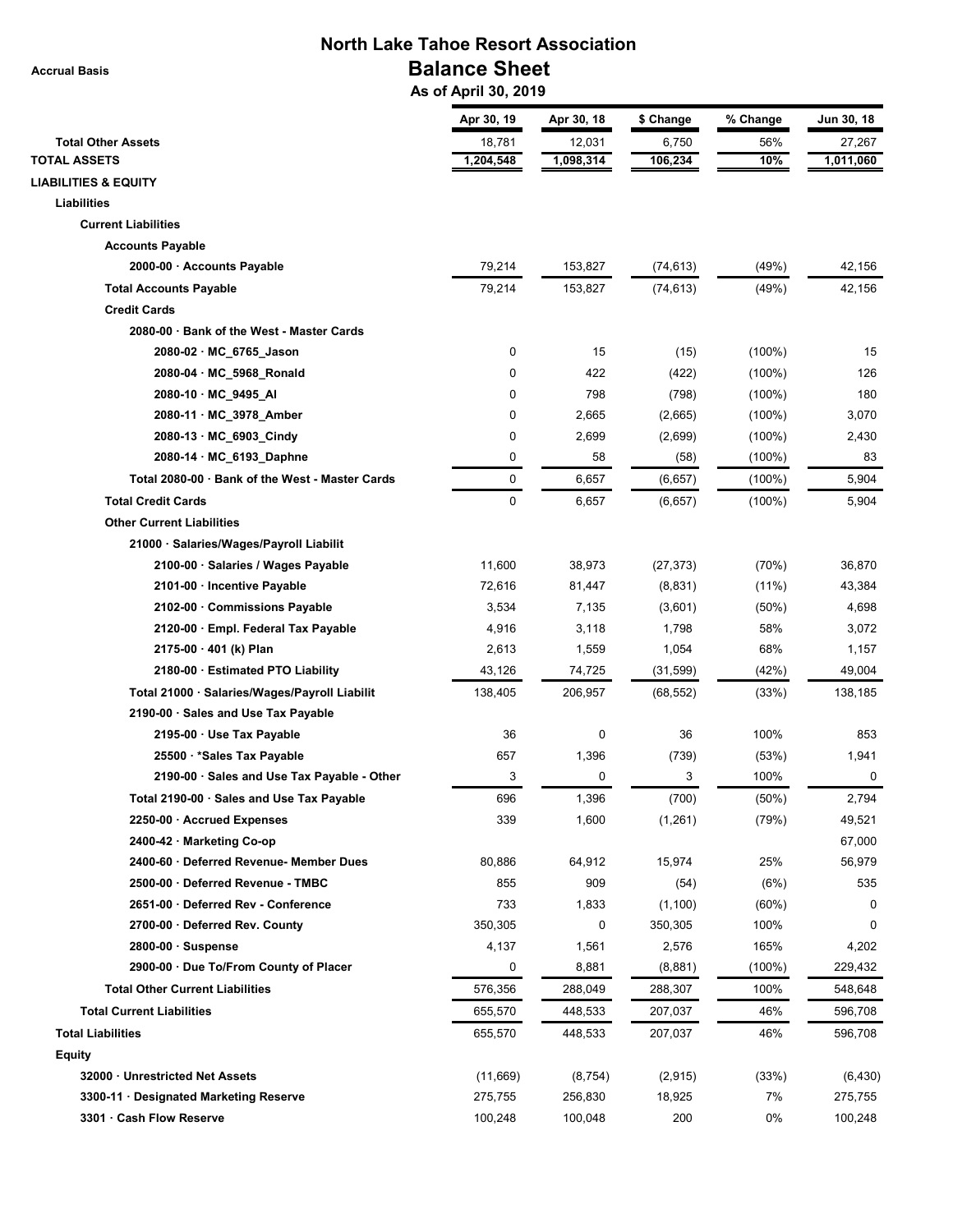#### **Accrual Basis**

## **North Lake Tahoe Resort Association Balance Sheet**

 **As of April 30, 2019**

|                                       | Apr 30, 19 | Apr 30, 18 | \$ Change | % Change | Jun 30, 18 |
|---------------------------------------|------------|------------|-----------|----------|------------|
| 3302 · Marketing Cash Reserve         | 50.018     | 50.018     |           | 0%       | 50,018     |
| Net Income                            | 134.623    | 251,639    | (117.016) | (47%)    | (5,239)    |
| <b>Total Equity</b>                   | 548.975    | 649.781    | (100.806) | (16%)    | 414.352    |
| <b>TOTAL LIABILITIES &amp; EQUITY</b> | 1,204,548  | 1.098.314  | 106.234   | 10%      | 1.011.060  |
|                                       |            |            |           |          |            |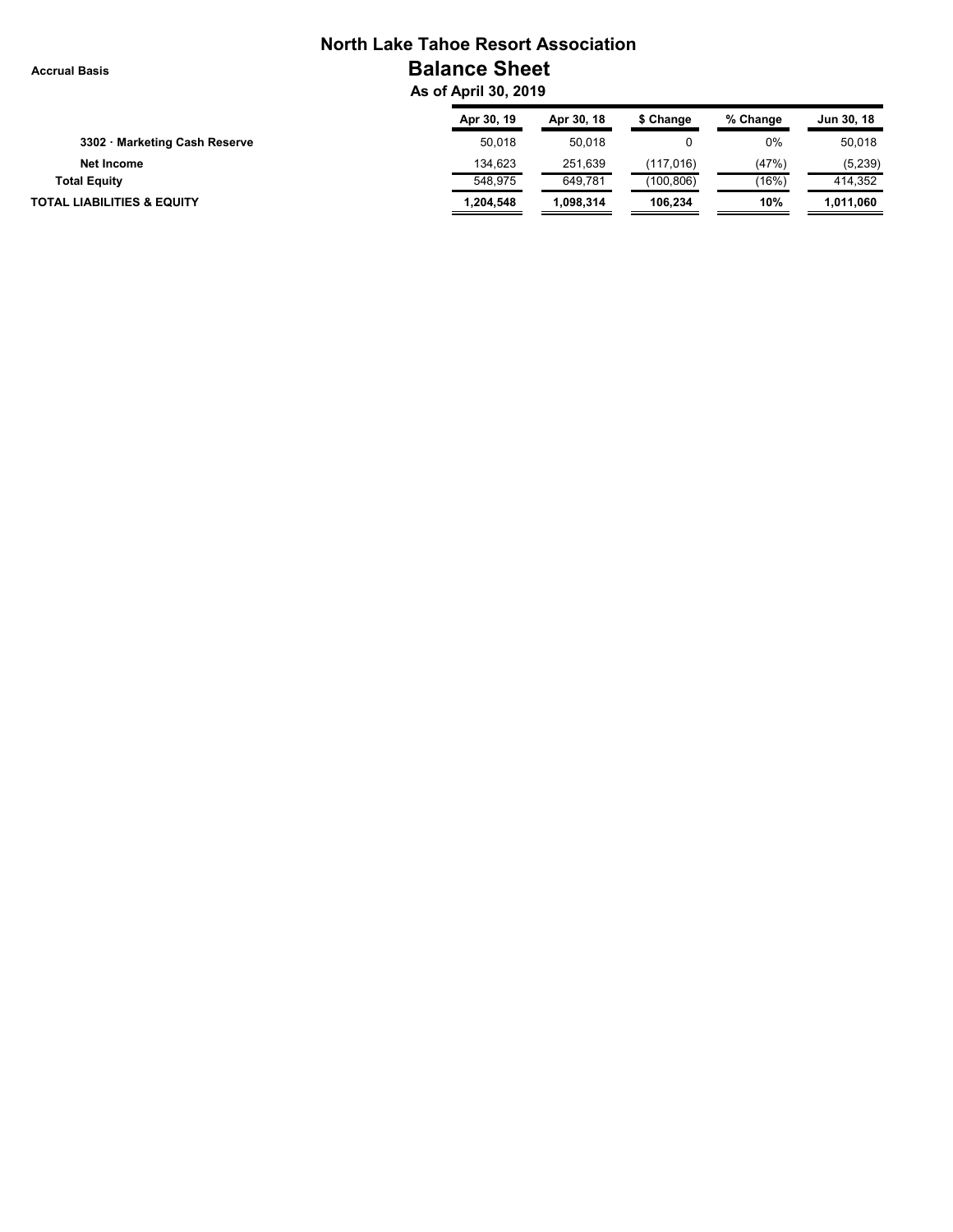## North Lake Tahoe Resort Association Profit & Loss Accrual Basis July 2018 through April 2019

|                                                                                                                                                                                                                                                                                                       | Jul '18 - Apr 19                                                   | Jul '17 - Apr 18                                                   | \$ Change                                                             | % Change                                           |
|-------------------------------------------------------------------------------------------------------------------------------------------------------------------------------------------------------------------------------------------------------------------------------------------------------|--------------------------------------------------------------------|--------------------------------------------------------------------|-----------------------------------------------------------------------|----------------------------------------------------|
| <b>Ordinary Income/Expense</b>                                                                                                                                                                                                                                                                        |                                                                    |                                                                    |                                                                       |                                                    |
| <b>Income</b><br>4050-00 County of Placer TOT Funding<br>4200-00 · Membership Dues Revenue<br>4201-00 · New Member Fees<br>4205-00 Conference Dues<br>4250-00 · Revenues-Membership Activities                                                                                                        | 3,075,321<br>114,081<br>0<br>6,096                                 | 3,145,237<br>109,436<br>75<br>9,167                                | $-69,916$<br>4,645<br>-75<br>$-3,071$                                 | $-2%$<br>4%<br>$-100%$<br>$-34%$                   |
| 4250-01 Community Awards<br>4250-04 · Silent Auction<br>4250-05 · Sponsorships<br>4250-01 · Community Awards - Other                                                                                                                                                                                  | 12,876<br>17,165<br>14,646                                         | 18,522<br>12,440<br>18,190                                         | $-5.646$<br>4,725<br>$-3,544$                                         | $-31%$<br>38%<br>-20%                              |
| Total 4250-01 · Community Awards                                                                                                                                                                                                                                                                      | 44,687                                                             | 49.152                                                             | $-4,465$                                                              | $-9%$                                              |
| 4250-02 Chamber Events<br>4250-03 · Summer/Winter Rec Luncheon<br>4251-00 Tues AM Breakfast Club                                                                                                                                                                                                      | 2,847<br>2,622                                                     | 339<br>3,409                                                       | 2,507<br>$-787$                                                       | 739%<br>$-23%$                                     |
| 4251-01 Tues AM Breakfast Club Sponsors<br>4251-00 Tues AM Breakfast Club - Other                                                                                                                                                                                                                     | 2,500<br>4,887                                                     | 1,000<br>4,241                                                     | 1,500<br>647                                                          | 150%<br>15%                                        |
| Total 4251-00 Tues AM Breakfast Club                                                                                                                                                                                                                                                                  | 7,387                                                              | 5,241                                                              | 2,147                                                                 | 41%                                                |
| 4250-00 · Revenues-Membership Activities - Other                                                                                                                                                                                                                                                      | 3,453                                                              | 1,274                                                              | 2,179                                                                 | 171%                                               |
| Total 4250-00 · Revenues-Membership Activities                                                                                                                                                                                                                                                        | 60.996                                                             | 59,415                                                             | 1,581                                                                 | 3%                                                 |
| 4252-00 Sponsorships<br>4253-00 Revenue- Other<br>4350-00 · Special Events (Marketing)                                                                                                                                                                                                                | 600<br>6<br>0                                                      | 1,000<br>$\Omega$<br>77,628                                        | $-400$<br>6<br>$-77,628$                                              | $-40%$<br>100%<br>$-100%$                          |
| 4600-00 Commissions<br>4601-00 · Commissions - South Shore<br>4600-00 Commissions - Other                                                                                                                                                                                                             | 8,417<br>43,832                                                    | 2,917<br>48,436                                                    | 5,500<br>$-4,604$                                                     | 189%<br>$-10%$                                     |
| Total 4600-00 Commissions                                                                                                                                                                                                                                                                             | 52,249                                                             | 51,353                                                             | 897                                                                   | 2%                                                 |
| 46000 Merchandise Sales<br>4502-00 Non-Retail VIC income<br>46000 Merchandise Sales - Other                                                                                                                                                                                                           | 2,989<br>85,132                                                    | 8,686<br>69,471                                                    | $-5,697$<br>15,661                                                    | -66%<br>23%                                        |
| Total 46000 Merchandise Sales                                                                                                                                                                                                                                                                         | 88,121                                                             | 78,157                                                             | 9,964                                                                 | 13%                                                |
| 4720-00 Miscellaneous                                                                                                                                                                                                                                                                                 | 0                                                                  | 415                                                                | -415                                                                  | $-100%$                                            |
| <b>Total Income</b>                                                                                                                                                                                                                                                                                   | 3,397,471                                                          | 3,531,883                                                          | $-134,412$                                                            | $-4%$                                              |
| <b>Gross Profit</b>                                                                                                                                                                                                                                                                                   | 3,397,471                                                          | 3,531,883                                                          | $-134,412$                                                            | $-4%$                                              |
| <b>Expense</b><br>5000-00 · Salaries & Wages<br>5010-00 · Sales Commissions<br>$5020-00$ $\cdot$ P/R - Tax Expense<br>5030-00 · P/R - Health Insurance Expense<br>5040-00 · P/R - Workmans Comp<br>$5060-00 \cdot 401$ (k)<br>5070-00 Other Benefits and Expenses<br>5000-00 Salaries & Wages - Other | 14,798<br>66,996<br>104,817<br>6,109<br>29,415<br>3,554<br>855,062 | 12,849<br>78,660<br>75,558<br>10,789<br>29,586<br>4,103<br>913,505 | 1,949<br>$-11,664$<br>29,259<br>$-4,680$<br>-171<br>-549<br>$-58,442$ | 15%<br>$-15%$<br>39%<br>-43%<br>-1%<br>-13%<br>-6% |
| Total 5000-00 · Salaries & Wages                                                                                                                                                                                                                                                                      | 1,080,751                                                          | 1,125,050                                                          | -44,298                                                               | -4%                                                |
| $5100-00$ Rent<br>5110-00 Utilities<br>5140-00 · Repairs & Maintenance<br>5150-00 Office - Cleaning<br>5100-00 · Rent - Other                                                                                                                                                                         | 10,120<br>13,443<br>5,340<br>127,892                               | 9,395<br>6,758<br>6,730<br>124,686                                 | 725<br>6,685<br>$-1,390$<br>3,206                                     | 8%<br>99%<br>$-21%$<br>3%                          |
| Total 5100-00 Rent                                                                                                                                                                                                                                                                                    | 156,795                                                            | 147,569                                                            | 9,226                                                                 | 6%                                                 |
| $5310-00 \cdot$ Telephone<br>$5320-00$ Telephone<br>5350-00 - Internet                                                                                                                                                                                                                                | 22,457<br>25                                                       | 23,465<br>25                                                       | $-1,008$<br>0                                                         | -4%<br>0%                                          |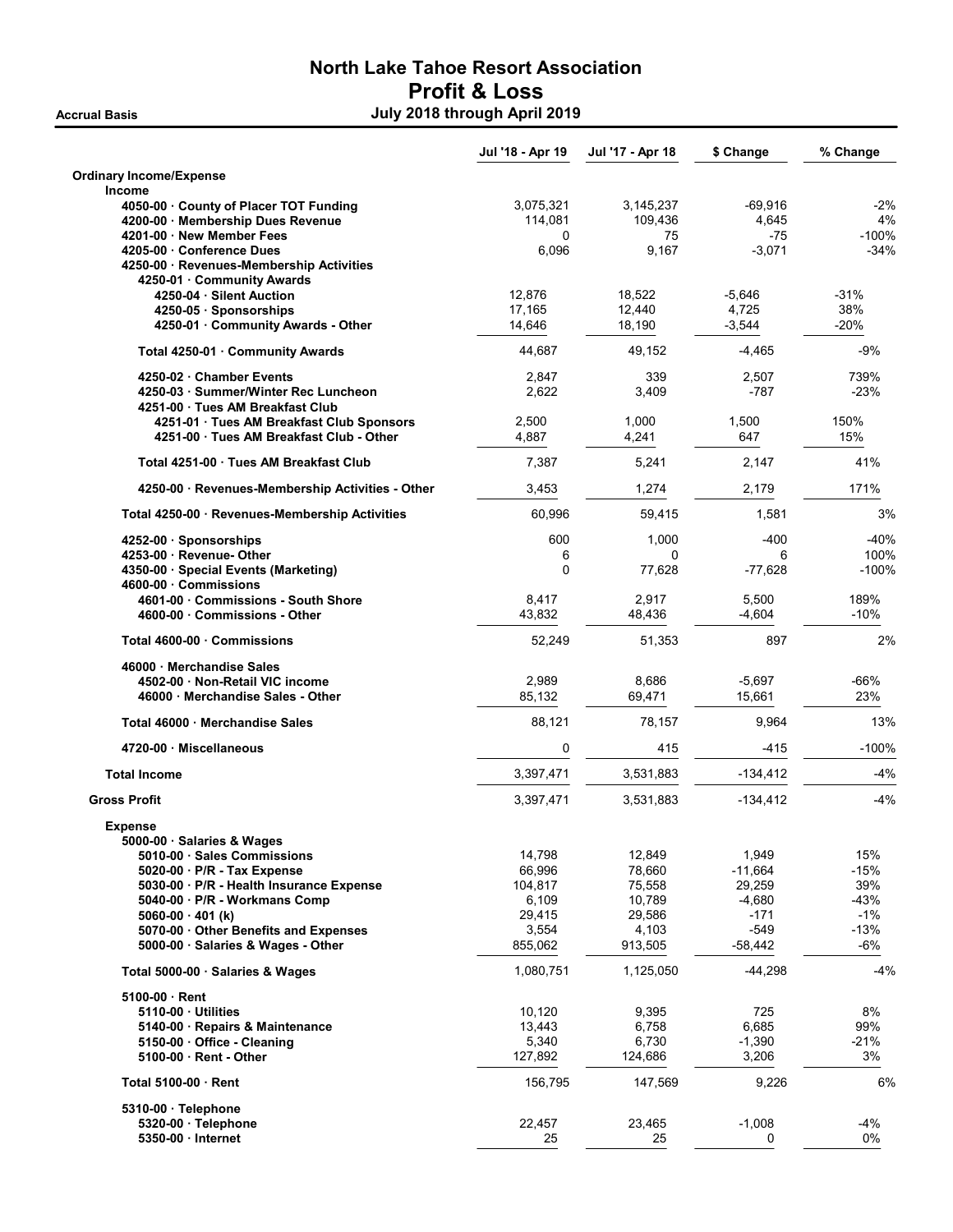## North Lake Tahoe Resort Association Profit & Loss Accrual Basis July 2018 through April 2019

|                                                                       | Jul '18 - Apr 19 | Jul '17 - Apr 18      | \$ Change           | % Change        |
|-----------------------------------------------------------------------|------------------|-----------------------|---------------------|-----------------|
| Total 5310-00 · Telephone                                             | 22,482           | 23,490                | $-1,008$            | $-4%$           |
| 5420-00 - Mail - USPS                                                 |                  |                       |                     |                 |
| 5480-00 Mail - Fed Ex                                                 | 84               | 121                   | $-37$               | $-31%$          |
| 5420-00 Mail - USPS - Other                                           | $-3,562$         | 2,804                 | $-6,366$            | $-227%$         |
| Total 5420-00 Mail - USPS                                             | $-3,479$         | 2,925                 | $-6,403$            | $-219%$         |
| 5510-00 · Insurance/Bonding                                           | 6,296            | 7,250                 | -954                | $-13%$          |
| $5520-00 \cdot$ Supplies                                              |                  |                       |                     |                 |
| 5525-00 · Supplies- Computer <\$1000<br>5520-00 · Supplies - Other    | 6,141<br>11,701  | 1,265<br>12,103       | 4,876<br>-402       | 386%<br>-3%     |
| Total $5520-00 \cdot$ Supplies                                        | 17,842           | 13,368                | 4,474               | 34%             |
| 5610-00 Depreciation                                                  | 1,397            | 2,180                 | $-783$              | $-36%$          |
| 5700-00 · Equipment Support & Maintenance                             | 3,406            | 11,475                | $-8,069$            | -70%            |
| 5710-00 · Taxes, Licenses & Fees                                      | 8,919            | 10,237                | $-1,319$            | $-13%$          |
| 5740-00 · Equipment Rental/Leasing                                    | 12,902           | 13,098                | $-196$              | $-2%$           |
| 5800-00 · Training Seminars                                           | 7,939            | 4,561                 | 3,378               | 74%             |
| 5815 Training Video Series                                            | 0                | 1,058                 | $-1,058$            | $-100%$         |
| 5830-00 Commission Due to Third Party                                 | $\Omega$         | 765                   | $-765$              | $-100%$         |
| 5850-00 · Artist of Month - Commissions                               | 2,579            | 3,906                 | $-1,327$            | $-34%$          |
| 5900-00 · Professional Fees                                           |                  |                       |                     |                 |
| 5910-00 · Professional Fees - Attorneys                               | 1,000            | 9,760                 | -8,760              | $-90%$          |
| 5920-00 Professional Fees - Accountant                                | 24,250           | 23,400                | 850                 | 4%              |
| 5921-00 Professional Fees - Other                                     | 6,610            | 50,400                | -43,790             | $-87%$          |
| Total 5900-00 · Professional Fees                                     | 31,860           | 83,560                | $-51,700$           | $-62%$          |
| 5940-00 · Research & Planning Membership                              | 0                | 3,000                 | $-3,000$            | $-100%$         |
| 5941-00 · Research & Planning                                         | 28,820           | 2,266                 | 26,554              | 1,172%          |
| $6020-00$ · Programs                                                  |                  |                       |                     |                 |
| 6016-00 · Special Event Partnership<br>6018-00 Business Assoc. Grants | 27,750<br>0      | $\mathbf 0$<br>10,000 | 27,750<br>$-10,000$ | 100%<br>$-100%$ |
| Total 6020-00 · Programs                                              | 27,750           | 10,000                | 17,750              | 178%            |
| $6420-00$ Events                                                      |                  |                       |                     |                 |
| 6420-01 Sponsorships                                                  |                  |                       |                     |                 |
| 6023-00 Autumn Food & Wine                                            | 34,278           | 114,772               | -80,494             | -70%            |
| 6421-01 · 4th of July Fireworks                                       | 20,000           | 20,000                | 0                   | 0%              |
| 6421-04 · Broken Arrow Skyrace                                        | 27,500           | 15,000                | 12,500              | 83%             |
| 6421-05 No Barriers                                                   | 8,400            | 0                     | 8,400               | 100%            |
| 6421-06 Spartan                                                       | 254,353          | 254,000               | 353                 | 0%              |
| 6421-07 · Tahoe Lacrosse Tournament                                   | 5,000            | 5,000                 | 0                   | 0%              |
| $6421-09 \cdot W$ anderlust                                           | 30,476           | 34,043                | $-3,567$            | $-11%$          |
| 6421-10 WinterWonderGrass - Tahoe                                     | 19,447           | 16,808                | 2,639               | 16%             |
| 6421-16 Mountain Travel Symposium                                     | 5,625            | 0                     | 5,625               | 100%            |
| Total 6420-01 · Sponsorships                                          | 405,080          | 459,623               | $-54,543$           | $-12%$          |
| 6421-00 New Event Development<br>6422-00 Event Media                  | 27,991           | 6,936                 | 21,055              | 304%            |
| 6422-03 · Human Powered Sports Campaign                               | 0                | 74                    | -74                 | $-100%$         |
| Total 6422-00 · Event Media                                           | 0                | 74                    | $-74$               | $-100%$         |
| 6424-00 Event Operation Expenses                                      | 2,056            | 98                    | 1,958               | 1,997%          |
| Total 6420-00 · Events                                                | 435,127          | 466,731               | $-31,604$           | $-7%$           |
| 6423-00 Membership Activities                                         |                  |                       |                     |                 |
| 6434-00 Community Awards Dinner                                       | 25,943           | 23,832                | 2,111               | 9%              |
| 6435-00 · Shop Local Event                                            | 0                | 295                   | -295                | -100%           |
| 6436-00 Membership - Wnt/Sum Rec Lunch                                | 3,469            | 3,081                 | 388                 | 13%             |
| 6437-00 Tuesday Morning Breakfast Club                                | 4,714            | 4,963                 | $-250$              | $-5%$           |
| 6441-00 · Membership - Miscellaneous Exp                              | 60               | 10                    | 50                  | 497%            |
| 6442-00 Public Relations/Website                                      | 12,558           | 2,855                 | 9,703               | 340%            |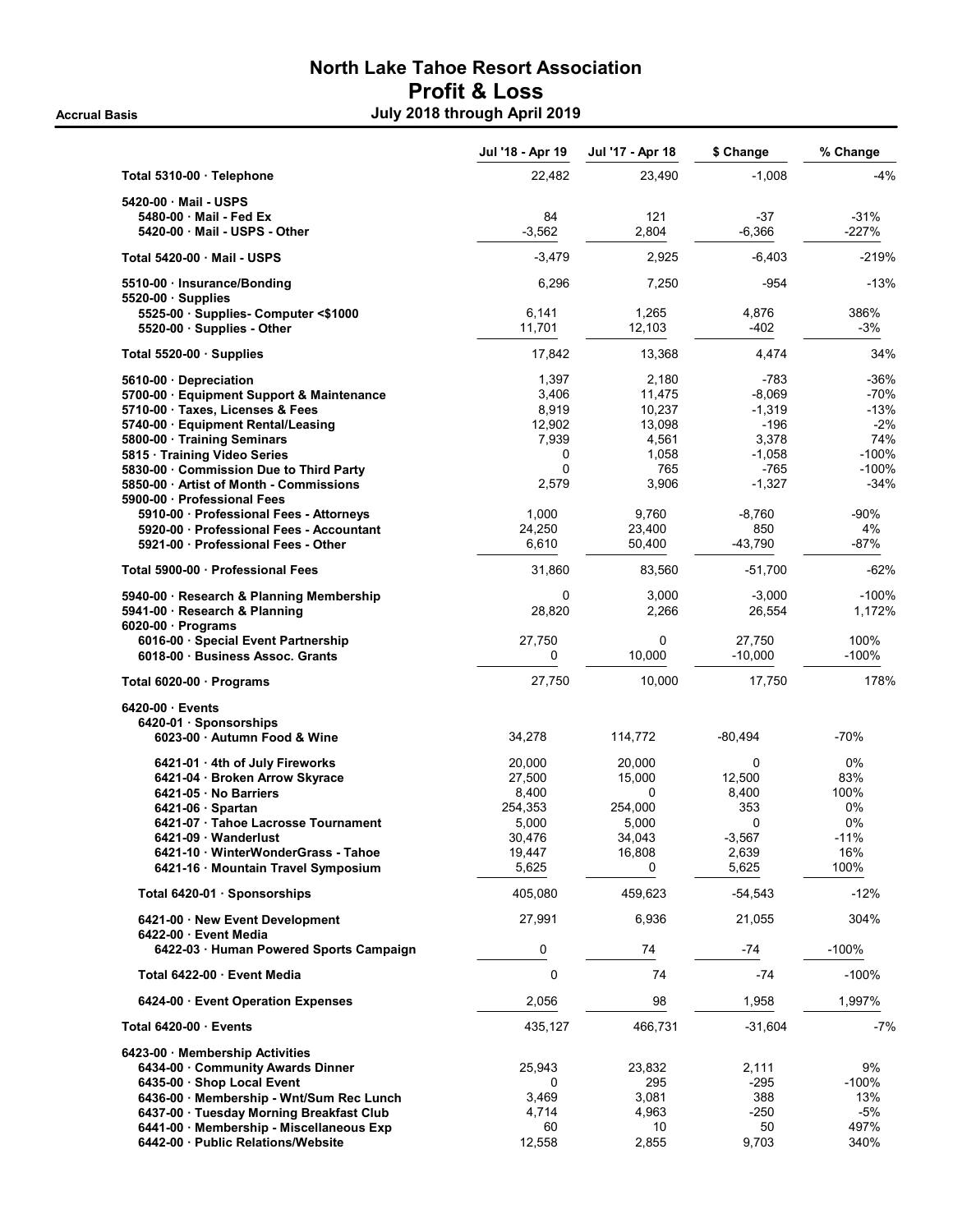## North Lake Tahoe Resort Association Profit & Loss Accrual Basis July 2018 through April 2019

|                                           | Jul '18 - Apr 19 | Jul '17 - Apr 18 | \$ Change   | % Change |
|-------------------------------------------|------------------|------------------|-------------|----------|
| 6444-00 Trades                            | 1,430            | 2,240            | $-810$      | -36%     |
| 6423-00 · Membership Activities - Other   | 13,052           | 405              | 12,647      | 3,123%   |
| Total 6423-00 Membership Activities       | 61,225           | 37,681           | 23,544      | 63%      |
| 6490-00 Classified Ads                    | $\mathbf 0$      | 50               | $-50$       | $-100%$  |
| 6701-00 · Market Study Reports/Research   | 0                | 808              | $-808$      | $-100%$  |
| 6730-00 · Marketing Cooperative/Media     | 1,216,523        | 1,192,106        | 24,417      | 2%       |
| 6740-00 · Media/Collateral/Production     | 1,278            | 0                | 1,278       | 100%     |
| 6742-00 Non-NLT Co-Op Marketing Program   | 23,085           | 11,225           | 11,860      | 106%     |
| 6743-00 · BACC Marketing Programs         |                  |                  |             |          |
| 6743-01 · Shop Local                      | 7,883            | 9,340            | $-1,457$    | $-16%$   |
| 6743-03 · Touch Lake Tahoe                | 12,500           | 10,506           | 1,994       | 19%      |
| 6743-05 · Peak Your Adventure             | 1,000            | 0                | 1,000       | 100%     |
| Total 6743-00 · BACC Marketing Programs   | 21,383           | 19,846           | 1,537       | 8%       |
| 7500-00 · Trade Shows/Travel              | 372              | $\mathbf 0$      | 372         | 100%     |
| 8100-00 Cost of Goods Sold                |                  |                  |             |          |
| 51100 Freight and Shipping Costs          | 1,073            | 1,647            | $-574$      | $-35%$   |
| 52500 Purchase Discounts                  | $-40$            | $-2,278$         | 2,237       | 98%      |
| 59900 · POS Inventory Adjustments         | $-56$            | 504              | $-559$      | $-111%$  |
| 8100-00 Cost of Goods Sold - Other        | 46,917           | 40,347           | 6,570       | 16%      |
| Total 8100-00 Cost of Goods Sold          | 47,894           | 40,219           | 7,675       | 19%      |
| 8200-00 Associate Relations               | 2,627            | 1,799            | 828         | 46%      |
| 8300-00 Board Functions                   | 8,053            | 7,512            | 541         | 7%       |
| 8500-00 Credit Card Fees                  | 6,496            | 4,904            | 1,592       | 33%      |
| 8600-00 · Additional Opportunites         | 8,500            | $\mathbf 0$      | 8,500       | 100%     |
| 8700-00 · Automobile Expenses             | 4,425            | 3.834            | 592         | 15%      |
| 8750-00 · Meals/Meetings                  | 3,746            | 3,451            | 294         | 9%       |
| 8810-00 Dues & Subscriptions              | 7,307            | 6,527            | 780         | 12%      |
| 8910-00 Travel                            | 3,654            | 2,132            | 1,522       | 71%      |
| 8920-00 Bad Debt                          | 5,123            | 15,890           | $-10,767$   | $-68%$   |
| <b>Total Expense</b>                      | 3,263,078        | 3,280,474        | $-17,396$   | $-1%$    |
| <b>Net Ordinary Income</b>                | 134,393          | 251,409          | $-117,016$  | $-47%$   |
| <b>Other Income/Expense</b>               |                  |                  |             |          |
| Other Income                              |                  |                  |             |          |
| 4700-00 · Revenues- Interest & Investment | 230              | 230              | 0           | 0%       |
| <b>Total Other Income</b>                 | 230              | 230              | 0           | 0%       |
| <b>Net Other Income</b>                   | 230              | 230              | $\mathbf 0$ | 0%       |
| Net Income                                | 134,623          | 251,639          | $-117,016$  | $-47%$   |
|                                           |                  |                  |             |          |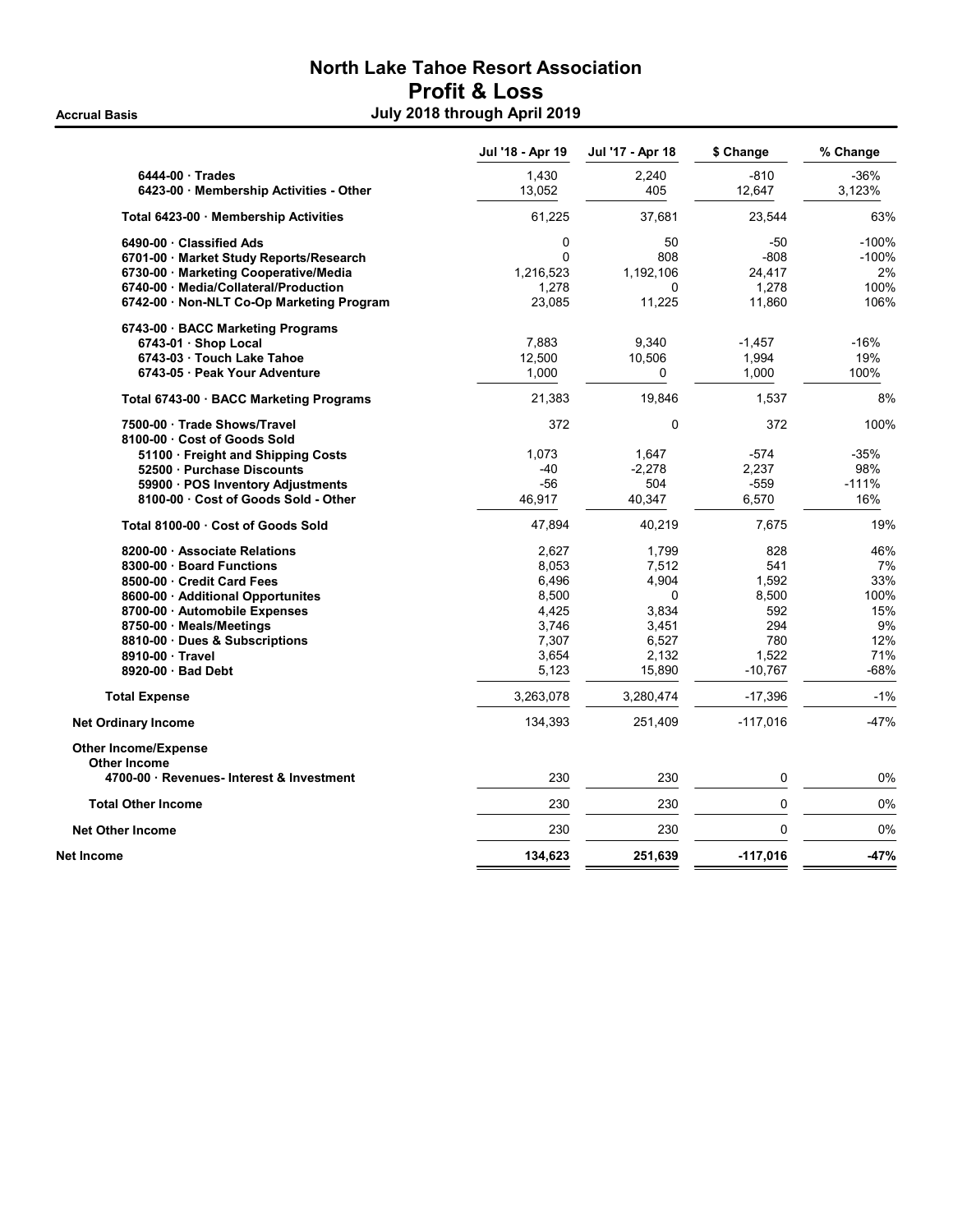| <b>All Departments</b><br><b>Accrual Basis</b>                                                                                                                                                                                                                                                        |                                                           |                                                         |                                                                  |                                                                    |                                                                   |                                                                             |                                                                      |  |  |
|-------------------------------------------------------------------------------------------------------------------------------------------------------------------------------------------------------------------------------------------------------------------------------------------------------|-----------------------------------------------------------|---------------------------------------------------------|------------------------------------------------------------------|--------------------------------------------------------------------|-------------------------------------------------------------------|-----------------------------------------------------------------------------|----------------------------------------------------------------------|--|--|
|                                                                                                                                                                                                                                                                                                       | Apr 19                                                    | <b>Budget</b>                                           | \$ Over Budget                                                   | Jul '18 - Apr                                                      | <b>YTD Budget</b>                                                 | \$ Over Budget                                                              | Annual Bud                                                           |  |  |
| <b>Ordinary Income/Expense</b>                                                                                                                                                                                                                                                                        |                                                           |                                                         |                                                                  |                                                                    |                                                                   |                                                                             |                                                                      |  |  |
| Income<br>4050-00 County of Placer TOT Funding<br>4200-00 · Membership Dues Revenue<br>4205-00 · Conference Dues                                                                                                                                                                                      | 321,760<br>11,996<br>367                                  | 306,194<br>10,750<br>825                                | 15,566<br>1,246<br>(458)                                         | 3,075,321<br>114,081<br>6,096                                      | 3,164,317<br>106,600<br>8,250                                     | (88,996)<br>7,481<br>(2, 154)                                               | 3.806.727<br>128,000<br>9,900                                        |  |  |
| 4250-00 · Revenues-Membership Activities<br>4250-01 · Community Awards<br>4250-04 · Silent Auction                                                                                                                                                                                                    | 12,876                                                    | 19,000                                                  | (6, 125)                                                         | 12,876                                                             | 19,000                                                            | (6, 125)                                                                    | 19,000                                                               |  |  |
| 4250-05 · Sponsorships<br>4250-01 · Community Awards - Other                                                                                                                                                                                                                                          | 17,165<br>14,646                                          | 13,000<br>18,000                                        | 4,165<br>(3, 354)                                                | 17,165<br>14,646                                                   | 13,000<br>18,000                                                  | 4,165<br>(3, 354)                                                           | 13,000<br>18,000                                                     |  |  |
| Total 4250-01 · Community Awards                                                                                                                                                                                                                                                                      | 44,687                                                    | 50,000                                                  | (5, 314)                                                         | 44,687                                                             | 50,000                                                            | (5,314)                                                                     | 50,000                                                               |  |  |
| 4250-02 · Chamber Events<br>4250-03 · Summer/Winter Rec Luncheon<br>4251-00 · Tues AM Breakfast Club                                                                                                                                                                                                  | 145<br>0                                                  | 208<br>0                                                | (63)<br>$\Omega$                                                 | 2,847<br>2,622                                                     | 2,084<br>4,000                                                    | 763<br>(1, 378)                                                             | 2,500<br>8,000                                                       |  |  |
| 4251-01 · Tues AM Breakfast Club Sponsors<br>4251-00 · Tues AM Breakfast Club - Other                                                                                                                                                                                                                 | 0<br>625                                                  | 300<br>580                                              | (300)<br>45                                                      | 2,500<br>4,887                                                     | 2,450<br>5,800                                                    | 50<br>(913)                                                                 | 3,050<br>6,960                                                       |  |  |
| Total 4251-00 · Tues AM Breakfast Club                                                                                                                                                                                                                                                                | 625                                                       | 880                                                     | (255)                                                            | 7,387                                                              | 8,250                                                             | (863)                                                                       | 10,010                                                               |  |  |
| 4250-00 · Revenues-Membership Activities - Other                                                                                                                                                                                                                                                      | (45)                                                      |                                                         |                                                                  | 3,453                                                              | $\mathbf 0$                                                       | 3,453                                                                       |                                                                      |  |  |
| Total 4250-00 · Revenues-Membership Activities                                                                                                                                                                                                                                                        | 45,412                                                    | 51,088                                                  | (5,677)                                                          | 60,996                                                             | 64,334                                                            | (3, 338)                                                                    | 70,510                                                               |  |  |
| 4252-00 · Sponsorships<br>4253-00 · Revenue- Other<br>4600-00 · Commissions                                                                                                                                                                                                                           | $\mathbf 0$<br>$\mathbf 0$                                |                                                         |                                                                  | 600<br>6                                                           | 0                                                                 | 600                                                                         |                                                                      |  |  |
| 4601-00 Commissions - South Shore<br>4600-00 Commissions - Other                                                                                                                                                                                                                                      | $\Omega$<br>12,747                                        | 1,667<br>2,500                                          | (1,667)<br>10,247                                                | 8,417<br>43,832                                                    | 16,666<br>25,000                                                  | (8, 249)<br>18,832                                                          | 20,000<br>30,000                                                     |  |  |
| Total 4600-00 · Commissions                                                                                                                                                                                                                                                                           | 12,747                                                    | 4,167                                                   | 8,580                                                            | 52,249                                                             | 41,666                                                            | 10,583                                                                      | 50,000                                                               |  |  |
| 46000 · Merchandise Sales<br>4502-00 · Non-Retail VIC income<br>46000 · Merchandise Sales - Other                                                                                                                                                                                                     | 30<br>9,038                                               | 500<br>8,900                                            | (470)<br>138                                                     | 2,989<br>85,132                                                    | 8,500<br>72,500                                                   | (5,511)<br>12,632                                                           | 9,500<br>95,000                                                      |  |  |
| Total 46000 · Merchandise Sales                                                                                                                                                                                                                                                                       | 9,068                                                     | 9,400                                                   | (332)                                                            | 88,121                                                             | 81,000                                                            | 7,121                                                                       | 104,500                                                              |  |  |
| <b>Total Income</b>                                                                                                                                                                                                                                                                                   | 401,348                                                   | 382,424                                                 | 18,924                                                           | 3,397,471                                                          | 3,466,167                                                         | (68, 696)                                                                   | 4,169,637                                                            |  |  |
| <b>Gross Profit</b>                                                                                                                                                                                                                                                                                   | 401,348                                                   | 382,424                                                 | 18,924                                                           | 3,397,471                                                          | 3,466,167                                                         | (68, 696)                                                                   | 4,169,637                                                            |  |  |
| <b>Expense</b><br>5000-00 · Salaries & Wages<br>5010-00 · Sales Commissions<br>$5020.00 \cdot P/R$ - Tax Expense<br>5030-00 · P/R - Health Insurance Expense<br>5040-00 · P/R - Workmans Comp<br>5060-00 $\cdot$ 401 (k)<br>5070-00 Other Benefits and Expenses<br>5000-00 · Salaries & Wages - Other | 1,593<br>5,423<br>10,467<br>671<br>3,051<br>197<br>77,313 | 633<br>6,960<br>11,058<br>956<br>3,539<br>586<br>87,783 | 960<br>(1, 537)<br>(591)<br>(285)<br>(488)<br>(389)<br>(10, 470) | 14,798<br>66,996<br>104,817<br>6,109<br>29,415<br>3,554<br>855,062 | 6,334<br>72,115<br>110,574<br>9,858<br>35,858<br>5,857<br>889,673 | 8,464<br>(5, 119)<br>(5,757)<br>(3,749)<br>(6, 443)<br>(2, 303)<br>(34,611) | 7,600<br>86,761<br>132,690<br>11,845<br>43,048<br>7,029<br>1,068,067 |  |  |
| Total 5000-00 · Salaries & Wages                                                                                                                                                                                                                                                                      | 98,717                                                    | 111,515                                                 | (12, 798)                                                        | 1.080.751                                                          | 1,130,269                                                         | (49, 518)                                                                   | 1,357,040                                                            |  |  |
| $5100-00 \cdot$ Rent<br>$5110-00 \cdot$ Utilities<br>5140-00 · Repairs & Maintenance<br>5150-00 · Office - Cleaning<br>$5100-00 \cdot$ Rent - Other                                                                                                                                                   | 961<br>936<br>550<br>12,780                               | 1,028<br>3,902<br>800<br>12,957                         | (67)<br>(2,966)<br>(250)<br>(177)                                | 10,120<br>13,443<br>5,340<br>127,892                               | 10,335<br>39,017<br>8,721<br>129,554                              | (215)<br>(25, 574)<br>(3,381)<br>(1,662)                                    | 12,191<br>46,850<br>10,444<br>155,468                                |  |  |
| Total 5100-00 · Rent                                                                                                                                                                                                                                                                                  | 15,227                                                    | 18,687                                                  | (3,460)                                                          | 156,795                                                            | 187,627                                                           | (30, 832)                                                                   | 224,953                                                              |  |  |
| 5310-00 · Telephone<br>5320-00 · Telephone<br>5350-00 · Internet                                                                                                                                                                                                                                      | 2,300<br>0                                                | 2,129                                                   | 171                                                              | 22,457<br>25                                                       | 21,290                                                            | 1,167                                                                       | 25,548                                                               |  |  |
| 5310-00 · Telephone - Other                                                                                                                                                                                                                                                                           | 0                                                         | 461                                                     | (461)                                                            | $\mathsf 0$                                                        | 4,613                                                             | (4, 613)                                                                    | 5,535                                                                |  |  |
| Total 5310-00 · Telephone                                                                                                                                                                                                                                                                             | 2,300                                                     | 2,590                                                   | (290)                                                            | 22,482                                                             | 25,903                                                            | (3, 421)                                                                    | 31,083                                                               |  |  |
| 5420-00 · Mail - USPS<br>5480-00 Mail Fed Ex<br>5420-00 · Mail - USPS - Other                                                                                                                                                                                                                         | $\pmb{0}$<br>(5, 587)                                     | 475                                                     | (6,062)                                                          | 84<br>(3, 562)                                                     | $\mathbf 0$<br>4,403                                              | 84<br>(7, 965)                                                              | 5,203                                                                |  |  |
| Total 5420-00 · Mail - USPS                                                                                                                                                                                                                                                                           | (5, 587)                                                  | 475                                                     | (6,062)                                                          | (3, 479)                                                           | 4,403                                                             | (7,882)                                                                     | 5,203                                                                |  |  |
| 5510-00 · Insurance/Bonding<br>$5520-00 \cdot$ Supplies                                                                                                                                                                                                                                               | 724                                                       | 485                                                     | 239                                                              | 6,296                                                              | 5,168                                                             | 1,128                                                                       | 6,138                                                                |  |  |
| 5525-00 · Supplies- Computer <\$1000<br>5520-00 · Supplies - Other                                                                                                                                                                                                                                    | 2,201<br>735                                              | 125<br>1,650                                            | 2,076<br>(915)                                                   | 6,141<br>11,701                                                    | 7,350<br>18,193                                                   | (1, 209)<br>(6, 492)                                                        | 7,600<br>21,493                                                      |  |  |
| Total 5520-00 · Supplies                                                                                                                                                                                                                                                                              | 2,936                                                     | 1,775                                                   | 1,161                                                            | 17,842                                                             | 25,543                                                            | (7, 701)                                                                    | 29,093                                                               |  |  |
| 5610-00 Depreciation<br>5700-00 · Equipment Support & Maintenance<br>5710-00 · Taxes, Licenses & Fees<br>5740-00 · Equipment Rental/Leasing<br>5800-00 · Training Seminars<br>5850-00 · Artist of Month - Commissions                                                                                 | 118<br>720<br>736<br>1,800<br>0<br>167                    | 177<br>1,118<br>1,050<br>1,478<br>417<br>458            | (59)<br>(398)<br>(314)<br>322<br>(417)<br>(292)                  | 1,397<br>3,406<br>8,919<br>12,902<br>7,939<br>2,579                | 1,775<br>11,176<br>10,801<br>14,770<br>15,616<br>4,584            | (378)<br>(7, 770)<br>(1,882)<br>(1,868)<br>(7,677)<br>(2,005)               | 2,129<br>13,412<br>12,951<br>17,726<br>16,450<br>5,500               |  |  |
| 5900-00 · Professional Fees<br>5910-00 · Professional Fees - Attorneys<br>5920-00 · Professional Fees - Accountant<br>5921-00 · Professional Fees - Other                                                                                                                                             | 0<br>3,250<br>0                                           | 750<br>1,917                                            | (750)<br>(1, 917)                                                | 1,000<br>24,250<br>6,610                                           | 7,500<br>25,000<br>21,791                                         | (6,500)<br>(750)<br>(15, 181)                                               | 9,000<br>25,000<br>26,000                                            |  |  |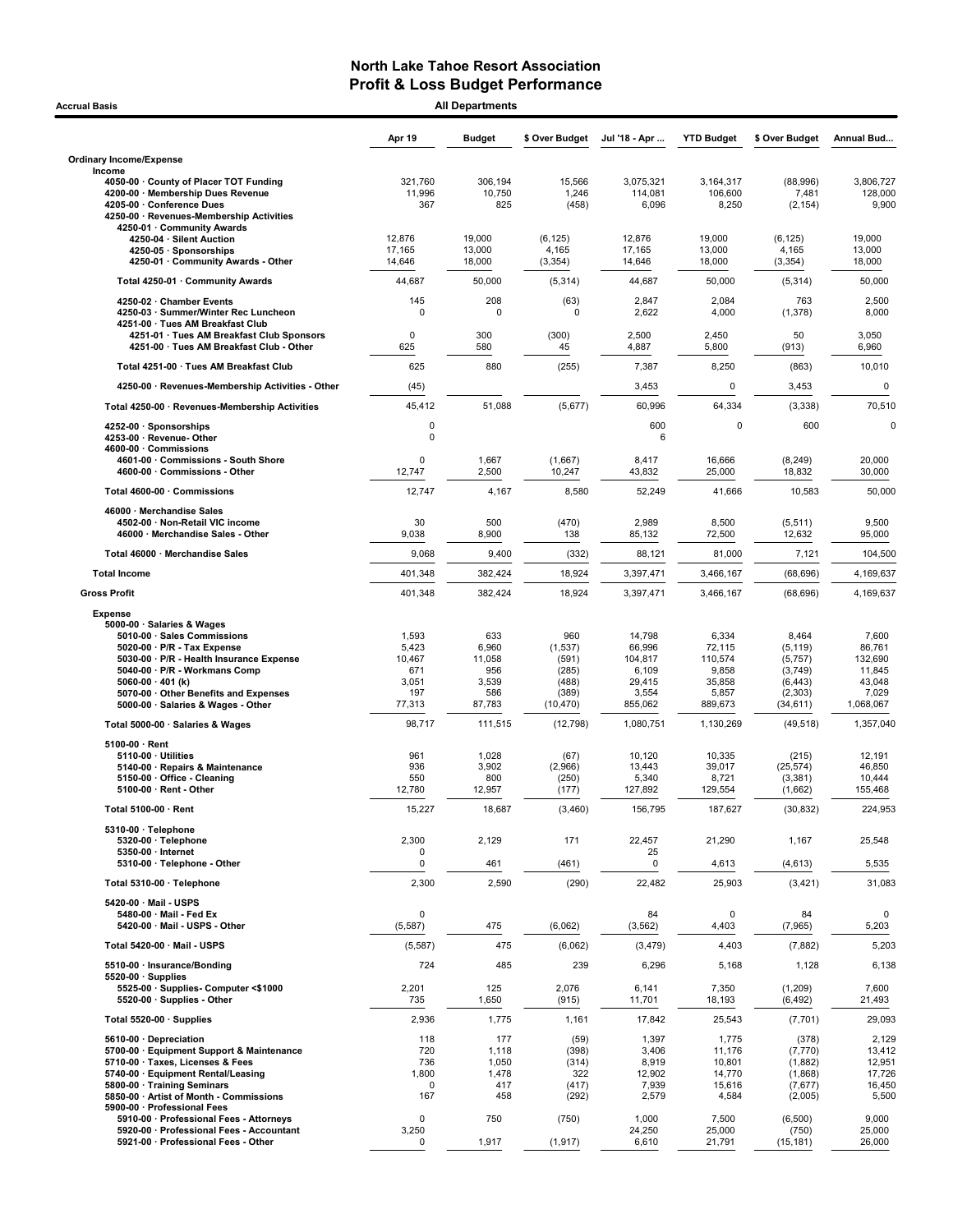Accrual Basis **Accrual Basis All Departments** 

|                                                                                                                                                                                                                                                  | Apr 19                                                     | <b>Budget</b>                                              | \$ Over Budget                                                     | Jul '18 - Apr                                                        | <b>YTD Budget</b>                                                     | \$ Over Budget                                                                    | Annual Bud                                                             |
|--------------------------------------------------------------------------------------------------------------------------------------------------------------------------------------------------------------------------------------------------|------------------------------------------------------------|------------------------------------------------------------|--------------------------------------------------------------------|----------------------------------------------------------------------|-----------------------------------------------------------------------|-----------------------------------------------------------------------------------|------------------------------------------------------------------------|
| Total 5900-00 · Professional Fees                                                                                                                                                                                                                | 3,250                                                      | 2,667                                                      | 583                                                                | 31,860                                                               | 54,291                                                                | (22, 431)                                                                         | 60,000                                                                 |
| 5941-00 · Research & Planning<br>$6020-00 \cdot$ Programs                                                                                                                                                                                        | 10,100                                                     | $\mathbf 0$                                                | 10,100                                                             | 28,820                                                               | 18,000                                                                | 10,820                                                                            | 18,000                                                                 |
| 6016-00 · Special Event Partnership<br>6018-00 · Business Assoc. Grants                                                                                                                                                                          | 6,750<br>0                                                 | 0<br>0                                                     | 6,750<br>0                                                         | 27,750<br>$\Omega$                                                   | 25,000<br>10,000                                                      | 2,750<br>(10,000)                                                                 | 50,000<br>30,000                                                       |
| Total 6020-00 · Programs                                                                                                                                                                                                                         | 6,750                                                      | $\mathbf 0$                                                | 6,750                                                              | 27,750                                                               | 35,000                                                                | (7, 250)                                                                          | 80,000                                                                 |
| 6420-00 · Events<br>6420-01 · Sponsorships<br>6023-00 · Autumn Food & Wine                                                                                                                                                                       | 0                                                          |                                                            |                                                                    | 34,278                                                               | 37,375                                                                | (3,097)                                                                           | 37,375                                                                 |
| 6421-01 · 4th of July Fireworks<br>6421-04 · Broken Arrow Skyrace<br>6421-05 · No Barriers<br>$6421-06 \cdot$ Spartan<br>6421-07 · Tahoe Lacrosse Tournament<br>6421-08 · Tough Mudder                                                           | 0<br>7,500<br>0<br>353<br>0<br>0                           | 0<br>$\mathbf 0$<br>8,000<br>$\mathbf 0$<br>17,500         | 0<br>7,500<br>(8,000)<br>0<br>(17,500)                             | 20,000<br>27,500<br>8,400<br>254,353<br>5,000<br>$\Omega$            | 20,000<br>20,000<br>8,000<br>254,500<br>5,000<br>17,500               | 0<br>7,500<br>400<br>(147)<br>$\mathbf 0$<br>(17,500)                             | 20,300<br>20,000<br>12,400<br>254,500<br>5,000<br>35,550               |
| 6421-09 · Wanderlust<br>6421-10 · WinterWonderGrass - Tahoe<br>6421-16 · Mountain Travel Symposium                                                                                                                                               | 476<br>0<br>625                                            | 0<br>19,400<br>$\mathbf 0$                                 | 476<br>(19, 400)<br>625                                            | 30,476<br>19,447<br>5,625                                            | 30,000<br>19,400<br>5,000                                             | 476<br>47<br>625                                                                  | 37,700<br>19,400<br>5,000                                              |
| Total 6420-01 · Sponsorships                                                                                                                                                                                                                     | 8,955                                                      | 44,900                                                     | (35, 945)                                                          | 405,080                                                              | 416,775                                                               | (11,695)                                                                          | 447,225                                                                |
| 6421-00 · New Event Development<br>6424-00 · Event Operation Expenses                                                                                                                                                                            | 491<br>$\mathbf 0$                                         | 2,750<br>667                                               | (2, 259)<br>(667)                                                  | 27,991<br>2,056                                                      | 52,500<br>6,666                                                       | (24, 509)<br>(4,610)                                                              | 58,000<br>8,000                                                        |
| Total 6420-00 · Events                                                                                                                                                                                                                           | 9,445                                                      | 48,317                                                     | (38, 872)                                                          | 435,127                                                              | 475.941                                                               | (40, 814)                                                                         | 513,225                                                                |
| 6423-00 · Membership Activities<br>6434-00 · Community Awards Dinner<br>6436-00 · Membership - Wnt/Sum Rec Lunch<br>6437-00 · Tuesday Morning Breakfast Club<br>6441-00 · Membership - Miscellaneous Exp                                         | 24,827<br>$\mathbf 0$<br>594<br>$\mathbf 0$                | 27,500<br>$\Omega$<br>650                                  | (2,673)<br>$\Omega$<br>(56)                                        | 25,943<br>3,469<br>4,714<br>60                                       | 27,500<br>2,500<br>5,850                                              | (1, 557)<br>969<br>(1, 137)                                                       | 27,500<br>5,000<br>7,150                                               |
| 6442-00 · Public Relations/Website<br>$6444-00 \cdot Trades$<br>6423-00 · Membership Activities - Other                                                                                                                                          | (3,632)<br>1,430<br>5,250                                  | 344                                                        | (3,976)                                                            | 12,558<br>1,430<br>13,052                                            | 4,940<br>0<br>0                                                       | 7,618<br>1,430<br>13,052                                                          | 5,628<br>$\mathbf 0$<br>0                                              |
| Total 6423-00 · Membership Activities                                                                                                                                                                                                            | 28,469                                                     | 28,494                                                     | (25)                                                               | 61,225                                                               | 40,790                                                                | 20,435                                                                            | 45,278                                                                 |
| 6730-00 · Marketing Cooperative/Media<br>6740-00 · Media/Collateral/Production<br>6742-00 · Non-NLT Co-Op Marketing Program                                                                                                                      | 121,652<br>0<br>3,106                                      | 121,652<br>4,316                                           | 0<br>(1, 210)                                                      | 1,216,523<br>1,278<br>23,085                                         | 1,216,519<br>$\mathbf 0$<br>43,168                                    | 4<br>1,278<br>(20, 083)                                                           | 1,459,823<br>O<br>51,800                                               |
| 6743-00 · BACC Marketing Programs<br>$6743.01 \cdot$ Shop Local<br>6743-03 · Touch Lake Tahoe<br>$6743-04 \cdot$ High Notes<br>6743-05 · Peak Your Adventure                                                                                     | 535<br>4,500<br>$\mathsf 0$<br>$\mathsf 0$                 | 2,500<br>0<br>0<br>0                                       | (1, 965)<br>4,500<br>$\mathbf 0$<br>0                              | 7,883<br>12,500<br>0<br>1,000                                        | 20,000<br>10,000<br>0<br>$\mathbf 0$                                  | (12, 117)<br>2,500<br>$\mathbf 0$<br>1,000                                        | 20,000<br>20,000<br>20,000<br>20,000                                   |
| Total 6743-00 · BACC Marketing Programs                                                                                                                                                                                                          | 5,035                                                      | 2,500                                                      | 2,535                                                              | 21,383                                                               | 30,000                                                                | (8,617)                                                                           | 80,000                                                                 |
| 7500-00 · Trade Shows/Travel<br>8100-00 Cost of Goods Sold                                                                                                                                                                                       | 0                                                          |                                                            |                                                                    | 372                                                                  |                                                                       |                                                                                   |                                                                        |
| 51100 · Freight and Shipping Costs<br>52500 · Purchase Discounts<br>59900 · POS Inventory Adjustments<br>8100-00 · Cost of Goods Sold - Other                                                                                                    | 131<br>$\mathbf 0$<br>(84)<br>5,637                        | 4,673                                                      | 964                                                                | 1,073<br>(40)<br>(56)<br>46,917                                      | 0<br>$\mathbf 0$<br>$\mathbf 0$<br>38,062                             | 1,073<br>(40)<br>(56)<br>8,855                                                    | 0<br>$\mathbf 0$<br>$\mathbf 0$<br>49,875                              |
| Total 8100-00 · Cost of Goods Sold                                                                                                                                                                                                               | 5,684                                                      | 4,673                                                      | 1,011                                                              | 47,894                                                               | 38,062                                                                | 9,832                                                                             | 49,875                                                                 |
| 8200-00 · Associate Relations<br>8300-00 · Board Functions<br>8500-00 · Credit Card Fees<br>8600-00 · Additional Opportunites<br>8700-00 · Automobile Expenses<br>8750-00 · Meals/Meetings<br>8810-00 · Dues & Subscriptions<br>8910-00 · Travel | 443<br>1,874<br>1,675<br>8,437<br>312<br>499<br>1,029<br>0 | 616<br>150<br>1,329<br>3,134<br>498<br>637<br>852<br>1,000 | (173)<br>1,724<br>346<br>5,303<br>(186)<br>(138)<br>177<br>(1,000) | 2,627<br>8,053<br>6,496<br>8,500<br>4,425<br>3,746<br>7,307<br>3,654 | 6,168<br>4,200<br>5,430<br>31,332<br>5,167<br>6,366<br>8,516<br>6,600 | (3, 541)<br>3,853<br>1,066<br>(22, 832)<br>(742)<br>(2,620)<br>(1,209)<br>(2,946) | 7,400<br>4,500<br>6,658<br>37,600<br>6,183<br>7,640<br>10,220<br>6,600 |
| 8920-00 · Bad Debt                                                                                                                                                                                                                               | 0                                                          |                                                            |                                                                    | 5,123                                                                | 0                                                                     | 5,123                                                                             | 0                                                                      |
| <b>Total Expense</b>                                                                                                                                                                                                                             | 325,615                                                    | 361,060                                                    | (35, 445)                                                          | 3,263,078                                                            | 3,463,185                                                             | (200, 107)                                                                        | 4,166,480                                                              |
| <b>Net Ordinary Income</b><br>Other Income/Expense<br>Other Income<br>4700-00 · Revenues- Interest & Investment                                                                                                                                  | 75,733<br>23                                               | 21,364                                                     | 54,369                                                             | 134,393<br>230                                                       | 2,982                                                                 | 131,411                                                                           | 3,157                                                                  |
| <b>Total Other Income</b>                                                                                                                                                                                                                        | 23                                                         |                                                            |                                                                    | 230                                                                  |                                                                       |                                                                                   |                                                                        |
| <b>Other Expense</b><br>8990-00 · Allocated                                                                                                                                                                                                      | 0                                                          | $\mathbf 0$                                                | (0)                                                                | 0                                                                    | (0)                                                                   | 0                                                                                 | 0                                                                      |
| <b>Total Other Expense</b>                                                                                                                                                                                                                       | 0                                                          | $\mathbf 0$                                                | (0)                                                                | 0                                                                    | (0)                                                                   | $\pmb{0}$                                                                         | 0                                                                      |
| <b>Net Other Income</b>                                                                                                                                                                                                                          | 23                                                         | (0)                                                        | 23                                                                 | 230                                                                  | $\pmb{0}$                                                             | 230                                                                               | 0                                                                      |
| Net Income                                                                                                                                                                                                                                       | 75,756                                                     | 21,364                                                     | 54,392                                                             | 134,623                                                              | 2,982                                                                 | 131,641                                                                           | 3,157                                                                  |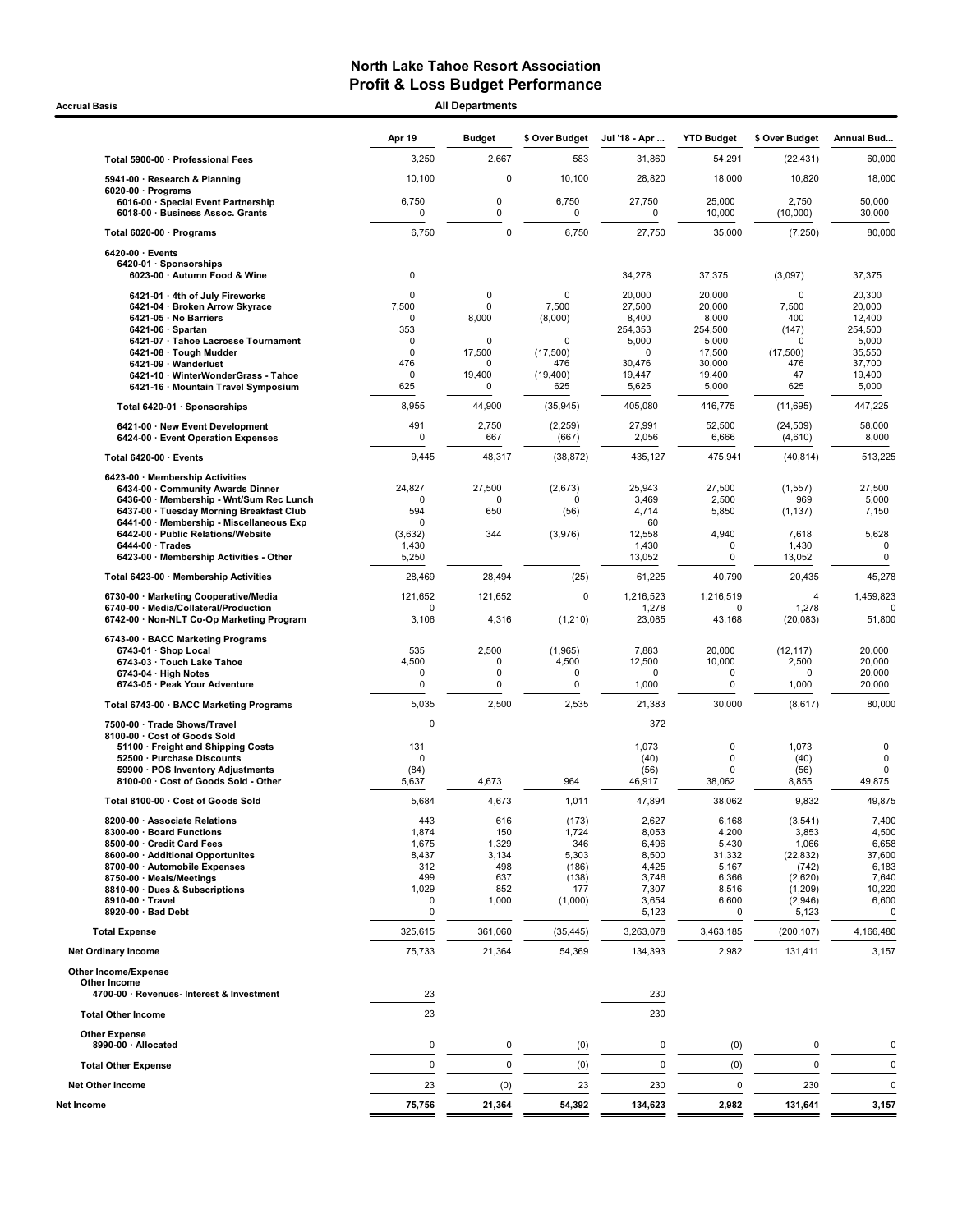| Accrual Basis                                                                                       |                      | 11 - Marketing |                         |                     |                    |                      |                      |
|-----------------------------------------------------------------------------------------------------|----------------------|----------------|-------------------------|---------------------|--------------------|----------------------|----------------------|
|                                                                                                     | Apr 19               | <b>Budget</b>  | \$ Over Budget          | Jul '18 - Apr 19    | <b>YTD Budget</b>  | \$ Over Budget       | <b>Annual Budget</b> |
| <b>Ordinary Income/Expense</b>                                                                      |                      |                |                         |                     |                    |                      |                      |
| Income<br>4050-00 County of Placer TOT Funding                                                      | 258,618              | 239,719        | 18,899                  | 2,421,934           | 2,486,577          | (64, 642)            | 2,996,906            |
| <b>Total Income</b>                                                                                 | 258,618              | 239,719        | 18,899                  | 2,421,934           | 2,486,577          | (64, 642)            | 2,996,906            |
| <b>Gross Profit</b>                                                                                 | 258,618              | 239,719        | 18,899                  | 2,421,934           | 2,486,577          | (64, 642)            | 2,996,906            |
| <b>Expense</b>                                                                                      |                      |                |                         |                     |                    |                      |                      |
| 5000-00 · Salaries & Wages<br>5000-01 · In-Market Administration                                    | 1,375                | 1,375          | $\mathbf 0$             | 13,750              | 13,750             | 0                    | 16,500               |
| $5020-00 \cdot P/R$ - Tax Expense<br>5030-00 · P/R - Health Insurance Expense                       | 1,122<br>4,054       | 1,877<br>4,080 | (755)<br>(26)           | 18,802<br>44,696    | 18,935<br>40,800   | (133)<br>3,896       | 22,712<br>48,960     |
| 5040-00 · P/R - Workmans Comp<br>5060-00 $\cdot$ 401 (k)                                            | 85<br>699            | 188<br>1,073   | (103)<br>(374)          | 1,014<br>9,448      | 1,892<br>10,820    | (878)<br>(1, 372)    | 2,268<br>12,978      |
| 5070-00 · Other Benefits and Expenses<br>5000-00 · Salaries & Wages - Other                         | 72<br>18,008         | 167<br>26,815  | (95)<br>(8, 807)        | 1,553<br>249,963    | 1,674<br>270,495   | (121)<br>(20, 532)   | 2,008<br>324,453     |
| Total 5000-00 · Salaries & Wages                                                                    | 25,415               | 35,575         | (10, 160)               | 339,225             | 358,366            | (19, 141)            | 429,879              |
| $5100-00 \cdot$ Rent                                                                                |                      |                |                         |                     |                    |                      |                      |
| $5110-00 \cdot$ Utilities<br>5140-00 · Repairs & Maintenance                                        | 201<br>78            | 135<br>1,167   | 66<br>(1,089)           | 1,601<br>2,367      | 1,350<br>11,670    | 251<br>(9, 303)      | 1,620<br>14,033      |
| 5150-00 Office - Cleaning                                                                           | 206                  | 175            | 31                      | 1,866               | 2,350              | (484)                | 2,700                |
| 5100-00 · Rent - Other                                                                              | 2,386                | 1,984          | 402                     | 21,852              | 19,837             | 2,015                | 23,805               |
| Total 5100-00 · Rent                                                                                | 2,871                | 3,461          | (590)                   | 27,685              | 35,207             | (7, 522)             | 42,158               |
| 5310-00 · Telephone<br>5320-00 · Telephone                                                          | 731                  | 670            | 61                      | 5,500               | 6,700              | (1, 200)             | 8,040                |
| Total 5310-00 · Telephone                                                                           | 731                  | 670            | 61                      | 5,500               | 6,700              | (1,200)              | 8,040                |
| 5420-00 · Mail - USPS                                                                               | 0                    | 150            | (150)                   | 262                 | 750                | (488)                | 900                  |
| 5510-00 · Insurance/Bonding                                                                         | $\mathbf 0$          | 169            | (169)                   | 646                 | 1,690              | (1,044)              | 2,028                |
| $5520-00 \cdot$ Supplies<br>5525-00 · Supplies- Computer <\$1000<br>5520-00 · Supplies - Other      | 195<br>60            | 0<br>417       | 195<br>(357)            | 866<br>1,283        | 3,600<br>4,166     | (2,734)<br>(2,883)   | 3,600<br>5,000       |
| Total 5520-00 · Supplies                                                                            | 255                  | 417            | (162)                   | 2,149               | 7,766              | (5,617)              | 8,600                |
| 5610-00 · Depreciation                                                                              | $\mathbf 0$<br>120   | 20<br>292      | (20)                    | $\mathbf 0$<br>240  | 200<br>2,916       | (200)                | 240                  |
| 5700-00 · Equipment Support & Maintenance<br>5740-00 · Equipment Rental/Leasing                     | 331                  | 315            | (172)<br>16             | 3,072               | 3,150              | (2,676)<br>(78)      | 3,500<br>3,780       |
| 5800-00 · Training Seminars<br>5900-00 · Professional Fees                                          | 0                    | 0              | 0                       | 3,285               | 4,500              | (1,215)              | 4,500                |
| 5910-00 · Professional Fees - Attorneys<br>5921-00 · Professional Fees - Other                      | 0<br>$\mathbf 0$     | 125<br>417     | (125)<br>(417)          | 0<br>0              | 1,250<br>4,166     | (1,250)<br>(4, 166)  | 1,500<br>5,000       |
| Total 5900-00 · Professional Fees                                                                   | 0                    | 542            | (542)                   | $\mathbf 0$         | 5,416              | (5, 416)             | 6,500                |
| 5941-00 · Research & Planning                                                                       | 0                    | $\mathbf 0$    | 0                       | 18,720              | 18,000             | 720                  | 18,000               |
| $6020-00 \cdot$ Programs<br>6016-00 · Special Event Partnership<br>6018-00 · Business Assoc. Grants | 6,750<br>0           | 0<br>0         | 6,750<br>0              | 27,750<br>0         | 25,000<br>10,000   | 2,750<br>(10,000)    | 50,000<br>30,000     |
| Total 6020-00 · Programs                                                                            | 6,750                | $\mathbf 0$    | 6,750                   | 27,750              | 35,000             | (7,250)              | 80,000               |
| 6420-00 · Events<br>6420-01 · Sponsorships                                                          |                      |                |                         |                     |                    |                      |                      |
| 6023-00 · Autumn Food & Wine                                                                        | 0                    |                |                         | 34,278              | 37,375             | (3,097)              | 37,375               |
| 6421-01 · 4th of July Fireworks<br>6421-04 · Broken Arrow Skyrace                                   | $\Omega$<br>7,500    | 0<br>0         | $\mathbf 0$<br>7,500    | 20,000<br>27,500    | 20,000<br>20,000   | 0<br>7,500           | 20,300<br>20,000     |
| 6421-05 · No Barriers<br>6421-06 · Spartan                                                          | 0<br>353             | 8,000          | (8,000)                 | 8,400<br>254,353    | 8,000<br>254,500   | 400<br>(147)         | 12,400<br>254,500    |
| 6421-07 · Tahoe Lacrosse Tournament<br>6421-08 · Tough Mudder                                       | $\Omega$<br>$\Omega$ | 0<br>17,500    | $\mathbf 0$<br>(17,500) | 5,000<br>0          | 5,000<br>17,500    | O<br>(17,500)        | 5,000<br>35,550      |
| 6421-09 · Wanderlust                                                                                | 476                  | O              | 476                     | 30,476              | 30,000             | 476                  | 37,700               |
| 6421-10 · WinterWonderGrass - Tahoe<br>6421-16 · Mountain Travel Symposium                          | 0<br>625             | 19,400<br>0    | (19, 400)<br>625        | 19,447<br>5,625     | 19,400<br>5,000    | 47<br>625            | 19,400<br>5,000      |
| Total 6420-01 · Sponsorships                                                                        | 8,955                | 44,900         | (35, 945)               | 405,080             | 416,775            | (11, 695)            | 447,225              |
| 6421-00 · New Event Development<br>6424-00 · Event Operation Expenses                               | 491<br>0             | 2,750<br>667   | (2,259)<br>(667)        | 27,991<br>2,056     | 52,500<br>6,666    | (24, 509)<br>(4,610) | 58,000<br>8,000      |
| Total 6420-00 · Events                                                                              | 9,445                | 48,317         | (38, 872)               | 435,127             | 475,941            | (40, 814)            | 513,225              |
| 6730-00 · Marketing Cooperative/Media<br>6742-00 · Non-NLT Co-Op Marketing Program                  | 111,384<br>2,569     | 111,384<br>833 | 0<br>1,736              | 1,113,840<br>20,149 | 1,113,836<br>8,334 | 4<br>11,815          | 1,336,604<br>10,000  |
| 6743-00 · BACC Marketing Programs                                                                   |                      |                |                         |                     |                    |                      |                      |
| 6743-01 · Shop Local<br>6743-03 · Touch Lake Tahoe                                                  | 535<br>4,500         | 2,500<br>0     | (1,965)<br>4,500        | 7,883<br>12,500     | 20,000<br>10,000   | (12, 117)<br>2,500   | 20,000<br>20,000     |
| $6743-04 \cdot$ High Notes<br>6743-05 · Peak Your Adventure                                         | 0<br>0               | 0<br>0         | 0<br>0                  | 0<br>1,000          | 0<br>0             | $\mathbf 0$<br>1,000 | 20,000<br>20,000     |
| Total 6743-00 · BACC Marketing Programs                                                             | 5,035                | 2,500          | 2,535                   | 21,383              | 30,000             | (8,617)              | 80,000               |
| 8200-00 · Associate Relations                                                                       | $\pmb{0}$            | 133            | (133)                   | 30                  | 1,334              | (1, 304)             | 1,600                |
| 8500-00 · Credit Card Fees<br>8600-00 · Additional Opportunites                                     | 45<br>2,812          | 2,667          | 145                     | 135<br>2,875        | 0<br>26,666        | 135<br>(23, 791)     | 32,000               |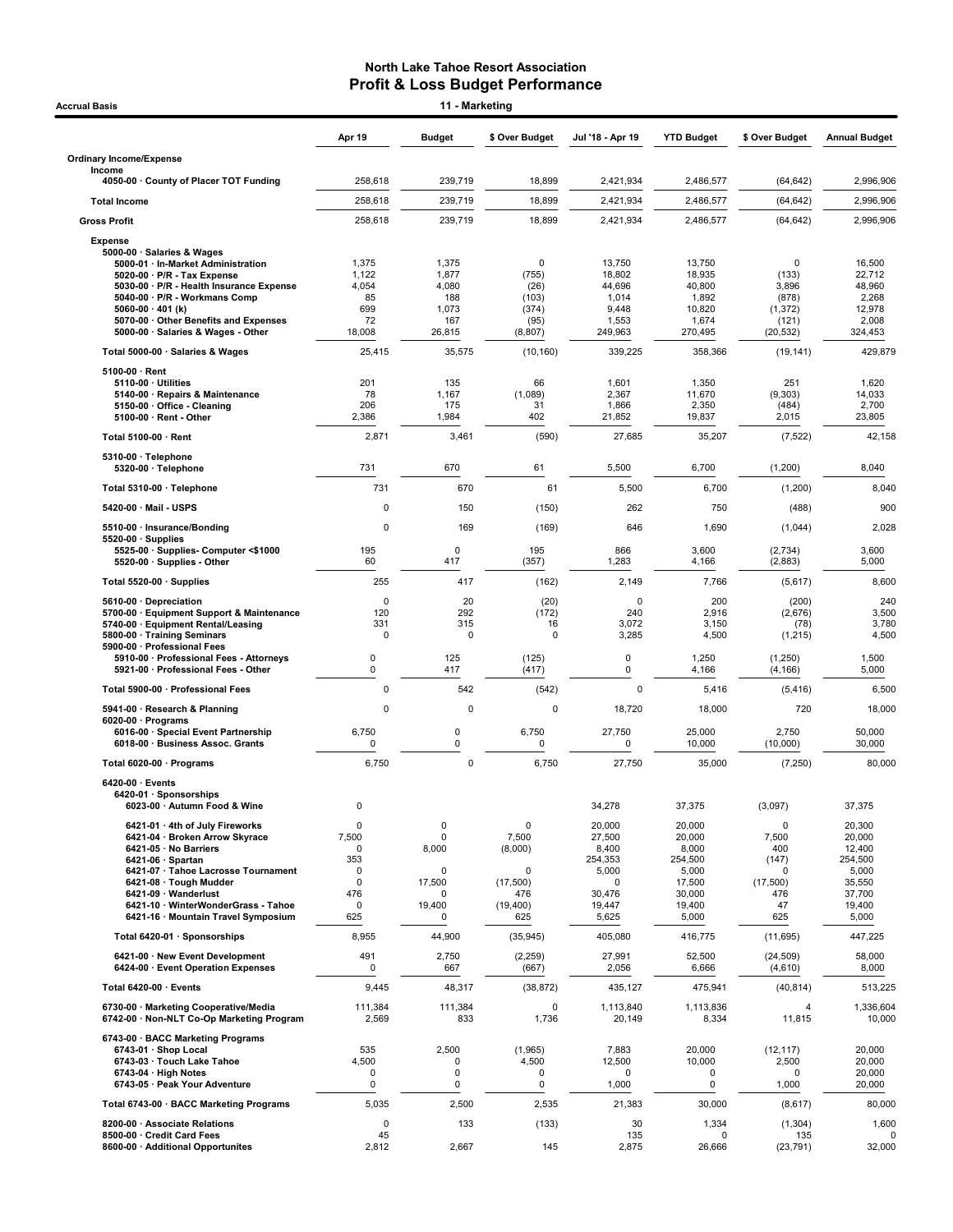Accrual Basis **11 - Marketing** 

|                                                                                          | Apr 19             | <b>Budget</b> | \$ Over Budget | Jul '18 - Apr 19 | <b>YTD Budget</b> | \$ Over Budget   | <b>Annual Budget</b> |
|------------------------------------------------------------------------------------------|--------------------|---------------|----------------|------------------|-------------------|------------------|----------------------|
| 8700-00 · Automobile Expenses<br>8750-00 · Meals/Meetings                                | 117<br>$\mathbf 0$ | 125<br>300    | (8)<br>(300)   | 1,408<br>519     | 1,250<br>3,000    | 158<br>(2,481)   | 1,500<br>3,600       |
| 8810-00 Dues & Subscriptions<br>8910-00 · Travel                                         | 188<br>$\Omega$    | 292<br>0      | (104)<br>O     | 2,001<br>3,654   | 2,916<br>5,500    | (915)<br>(1,846) | 3,500<br>5,500       |
| <b>Total Expense</b>                                                                     | 168,069            | 208,162       | (40,093)       | 2,029,656        | 2,148,438         | (118, 782)       | 2,595,654            |
| <b>Net Ordinary Income</b>                                                               | 90,549             | 31,557        | 58,992         | 392,278          | 338,139           | 54,139           | 401,252              |
| <b>Other Income/Expense</b><br>Other Income<br>4700-00 · Revenues- Interest & Investment | 23                 |               |                | 213              |                   |                  |                      |
| <b>Total Other Income</b>                                                                | 23                 |               |                | 213              |                   |                  |                      |
| <b>Other Expense</b><br>8990-00 · Allocated                                              | 41,013             | 31,557        | 9,456          | 320,304          | 338,139           | (17, 835)        | 401,252              |
| <b>Total Other Expense</b>                                                               | 41,013             | 31,557        | 9,456          | 320,304          | 338,139           | (17, 835)        | 401,252              |
| <b>Net Other Income</b>                                                                  | (40,990)           | (31, 557)     | (9, 434)       | (320,091)        | (338, 139)        | 18,048           | (401, 252)           |
| Net Income                                                                               | 49,559             | 0             | 49,559         | 72,187           | 0                 | 72,187           | 0                    |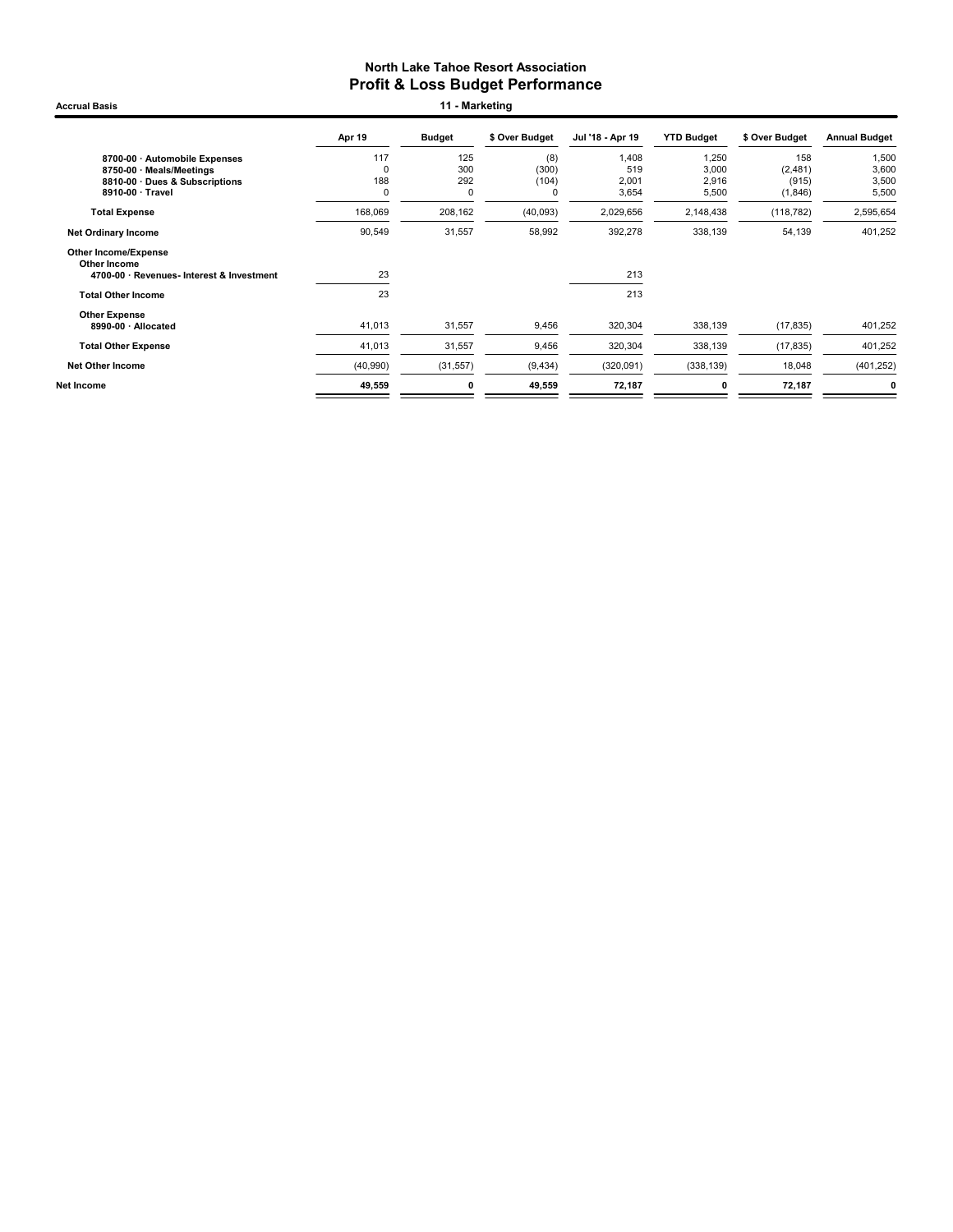| 30 - Conference<br><b>Accrual Basis</b>                                                    |               |                |                   |                         |                   |                    |                      |  |
|--------------------------------------------------------------------------------------------|---------------|----------------|-------------------|-------------------------|-------------------|--------------------|----------------------|--|
|                                                                                            | Apr 19        | <b>Budget</b>  | \$ Over Budget    | Jul '18 - Apr 19        | <b>YTD Budget</b> | \$ Over Budget     | <b>Annual Budget</b> |  |
| <b>Ordinary Income/Expense</b>                                                             |               |                |                   |                         |                   |                    |                      |  |
| Income                                                                                     |               |                |                   |                         |                   |                    |                      |  |
| 4050-00 County of Placer TOT Funding<br>4205-00 · Conference Dues<br>4600-00 · Commissions | 29,101<br>367 | 29,101<br>825  | 0<br>(458)        | 294,107<br>6,096        | 294,097<br>8,250  | 10<br>(2, 154)     | 352,299<br>9,900     |  |
| 4601-00 Commissions - South Shore<br>4600-00 · Commissions - Other                         | 0<br>12,747   | 1.667<br>2,500 | (1,667)<br>10,247 | 8.417<br>43,832         | 16,666<br>25,000  | (8, 249)<br>18,832 | 20.000<br>30,000     |  |
| Total 4600-00 · Commissions                                                                | 12,747        | 4,167          | 8,580             | 52,249                  | 41,666            | 10,583             | 50,000               |  |
| <b>Total Income</b>                                                                        | 42,214        | 34,093         | 8,121             | 352,452                 | 344,013           | 8,439              | 412,199              |  |
| <b>Gross Profit</b>                                                                        | 42,214        | 34,093         | 8,121             | 352,452                 | 344,013           | 8,439              | 412,199              |  |
| <b>Expense</b>                                                                             |               |                |                   |                         |                   |                    |                      |  |
| 5000-00 · Salaries & Wages                                                                 |               |                |                   |                         |                   |                    |                      |  |
| 5010-00 · Sales Commissions                                                                | 1,593         | 633            | 960               | 14,798                  | 6,334             | 8,464              | 7,600                |  |
| 5020-00 · P/R - Tax Expense                                                                | 886           | 1,165          | (279)             | 11,350                  | 11,647            | (297)              | 13,977               |  |
| 5030-00 · P/R - Health Insurance Expense                                                   | 1,777         | 1,633          | 144               | 17,836                  | 16,324            | 1,512              | 19,590               |  |
| 5040-00 · P/R - Workmans Comp                                                              | 73            | 172            | (99)              | 659                     | 1,721             | (1,062)            | 2,065                |  |
| 5060-00 $\cdot$ 401 (k)                                                                    | 488           | 555            | (67)              | 5,650                   | 5,547             | 103                | 6,657                |  |
| 5070-00 · Other Benefits and Expenses                                                      | 42            | 84             | (42)              | 420                     | 836               | (416)              | 1,004                |  |
| 5000-00 · Salaries & Wages - Other                                                         | 12,204        | 13,236         | (1,032)           | 120,403                 | 132,355           | (11, 952)          | 158,827              |  |
| Total 5000-00 · Salaries & Wages                                                           | 17,062        | 17,478         | (416)             | 171,116                 | 174,764           | (3,648)            | 209,720              |  |
| 5100-00 · Rent                                                                             |               |                |                   |                         |                   |                    |                      |  |
| 5110-00 · Utilities                                                                        | 98            | 70             | 28                | 778                     | 700               | 78                 | 840                  |  |
| 5140-00 · Repairs & Maintenance                                                            | 38            | 43             | (5)               | 637                     | 431               | 206                | 517                  |  |
| 5150-00 Office - Cleaning                                                                  | 100           | 102            | (2)               | 925                     | 1.019             | (94)               | 1.223                |  |
| 5100-00 · Rent - Other                                                                     | 1,123         | 953            | 170               | 10,545                  | 9,527             | 1,018              | 11,433               |  |
| Total 5100-00 · Rent                                                                       | 1,360         | 1,168          | 192               | 12,884                  | 11,677            | 1,207              | 14,013               |  |
| 5310-00 · Telephone                                                                        |               |                |                   |                         |                   |                    |                      |  |
| 5320-00 · Telephone                                                                        | 348           | 206            | 142               | 2,314                   | 2,060             | 254                | 2,472                |  |
| Total 5310-00 · Telephone                                                                  | 348           | 206            | 142               | 2,314                   | 2,060             | 254                | 2,472                |  |
| 5420-00 · Mail - USPS                                                                      | $\mathbf 0$   | 42             | (42)              | 98                      | 416               | (318)              | 500                  |  |
| 5510-00 · Insurance/Bonding<br>$5520-00 \cdot$ Supplies                                    | $\Omega$      | 115            | (115)             | 213                     | 1,147             | (934)              | 1,377                |  |
| 5525-00 · Supplies- Computer <\$1000                                                       | 30            |                |                   | 301                     | $\mathbf 0$       | 301                | $\mathbf 0$          |  |
| 5520-00 · Supplies - Other                                                                 | 29            | 52             | (23)              | 578                     | 514               | 64                 | 618                  |  |
| Total 5520-00 · Supplies                                                                   | 59            | 52             | $\overline{7}$    | 879                     | 514               | 365                | 618                  |  |
| 5610-00 · Depreciation                                                                     | $\mathbf 0$   | 8              | (8)               | $\mathbf 0$             | 78                | (78)               | 94                   |  |
| 5700-00 · Equipment Support & Maintenance                                                  | 120           | 140            | (20)              | 240                     | 1,405             | (1, 165)           | 1,685                |  |
| 5710-00 · Taxes, Licenses & Fees                                                           | $\Omega$      | 8              | (8)               | $\Omega$                | 80                | (80)               | 96                   |  |
| 5740-00 · Equipment Rental/Leasing                                                         | 147           | 155            | (8)               | 1,351                   | 1,546             | (195)              | 1,856                |  |
| 5800-00 · Training Seminars                                                                | $\Omega$      |                |                   | 38                      | $\mathbf 0$       | 38                 | $\mathbf 0$          |  |
| 6730-00 · Marketing Cooperative/Media                                                      | 10,268        | 10,268         | 0                 | 102,683                 | 102,683           | $\Omega$           | 123,219              |  |
| 8200-00 · Associate Relations                                                              | 0<br>$\Omega$ | 25<br>83       | (25)              | $\mathbf 0$<br>$\Omega$ | 250<br>834        | (250)              | 300                  |  |
| 8810-00 · Dues & Subscriptions<br>8920-00 · Bad Debt                                       | $\Omega$      |                | (83)              | 733                     |                   | (834)              | 1,000                |  |
| <b>Total Expense</b>                                                                       | 29,365        | 29,748         | (383)             | 292,550                 | 297,454           | (4,904)            | 356,950              |  |
| <b>Net Ordinary Income</b>                                                                 | 12,850        | 4,345          | 8,505             | 59,902                  | 46,559            | 13,343             | 55,249               |  |
|                                                                                            |               |                |                   |                         |                   |                    |                      |  |
| Other Income/Expense<br><b>Other Expense</b>                                               |               |                |                   |                         |                   |                    |                      |  |
| 8990-00 · Allocated                                                                        | 5,647         | 4,345          | 1,302             | 44,103                  | 46,559            | (2, 456)           | 55,249               |  |
| <b>Total Other Expense</b>                                                                 | 5,647         | 4,345          | 1,302             | 44,103                  | 46,559            | (2, 456)           | 55,249               |  |
| <b>Net Other Income</b>                                                                    | (5,647)       | (4, 345)       | (1, 302)          | (44, 103)               | (46, 559)         | 2,456              | (55, 249)            |  |
| Net Income                                                                                 | 7,202         | 0              | 7,202             | 15,799                  | 0                 | 15,799             | 0                    |  |
|                                                                                            |               |                |                   |                         |                   |                    |                      |  |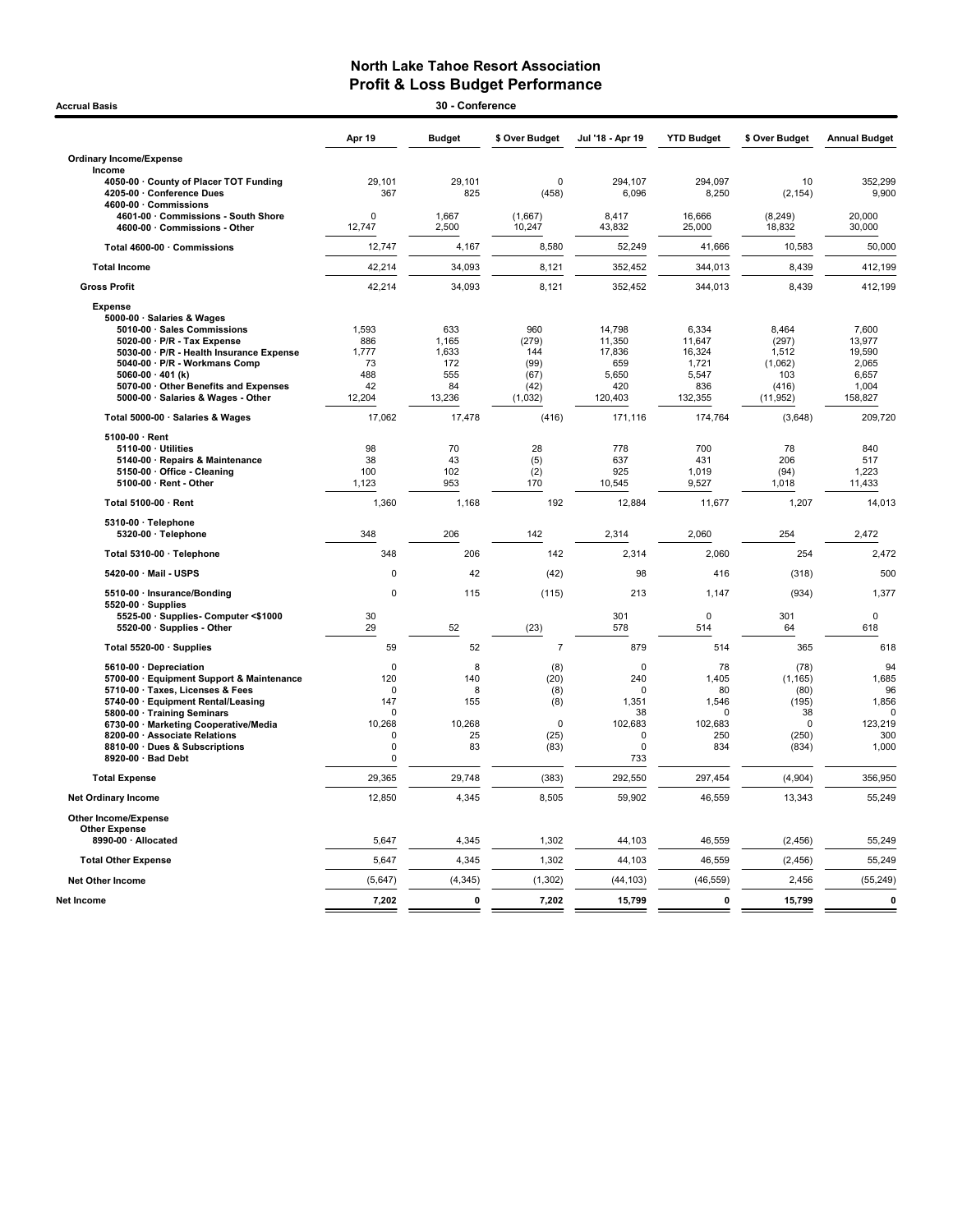Accrual Basis 42 - Visitor Center

|                                                                                                                                                                                                                                                                                                               | Apr 19                                                                      | <b>Budget</b>                                 | \$ Over Budget                                     | Jul '18 - Apr 19                                                    | <b>YTD Budget</b>                                                    | \$ Over Budget                                                                  | <b>Annual Budget</b>                                                   |
|---------------------------------------------------------------------------------------------------------------------------------------------------------------------------------------------------------------------------------------------------------------------------------------------------------------|-----------------------------------------------------------------------------|-----------------------------------------------|----------------------------------------------------|---------------------------------------------------------------------|----------------------------------------------------------------------|---------------------------------------------------------------------------------|------------------------------------------------------------------------|
| <b>Ordinary Income/Expense</b>                                                                                                                                                                                                                                                                                |                                                                             |                                               |                                                    |                                                                     |                                                                      |                                                                                 |                                                                        |
| Income<br>4050-00 · County of Placer TOT Funding                                                                                                                                                                                                                                                              | 33,323                                                                      | 36,656                                        | (3, 333)                                           | 352,088                                                             | 376,402                                                              | (24, 315)                                                                       | 448,844                                                                |
| 46000 · Merchandise Sales<br>4502-00 · Non-Retail VIC income<br>46000 · Merchandise Sales - Other                                                                                                                                                                                                             | 30<br>9,038                                                                 | 500<br>8,900                                  | (470)<br>138                                       | 2,989<br>85,132                                                     | 8,500<br>72,500                                                      | (5,511)<br>12,632                                                               | 9.500<br>95,000                                                        |
| Total 46000 · Merchandise Sales                                                                                                                                                                                                                                                                               | 9,068                                                                       | 9,400                                         | (332)                                              | 88,121                                                              | 81,000                                                               | 7,121                                                                           | 104,500                                                                |
| <b>Total Income</b>                                                                                                                                                                                                                                                                                           | 42,391                                                                      | 46,056                                        | (3,665)                                            | 440,209                                                             | 457,402                                                              | (17, 193)                                                                       | 553,344                                                                |
| <b>Gross Profit</b>                                                                                                                                                                                                                                                                                           | 42,391                                                                      | 46,056                                        | (3,665)                                            | 440,209                                                             | 457,402                                                              | (17, 193)                                                                       | 553,344                                                                |
| <b>Expense</b><br>5000-00 · Salaries & Wages<br>5020-00 · P/R - Tax Expense<br>5030-00 · P/R - Health Insurance Expense<br>5040-00 · P/R - Workmans Comp<br>5060-00 $\cdot$ 401 (k)<br>5070-00 · Other Benefits and Expenses<br>5000-00 · Salaries & Wages - Other                                            | 889<br>1,554<br>326<br>474<br>45<br>11,480                                  | 1,208<br>1,806<br>403<br>537<br>102<br>13,425 | (319)<br>(252)<br>(77)<br>(63)<br>(57)<br>(1, 945) | 12,488<br>15,042<br>2,705<br>5,174<br>744<br>140,096                | 14,431<br>18,060<br>4,312<br>5,750<br>1,021<br>143,753               | (1,943)<br>(3,018)<br>(1,607)<br>(576)<br>(277)<br>(3,657)                      | 17,550<br>21,672<br>5,193<br>6,924<br>1,225<br>173,103                 |
| Total 5000-00 · Salaries & Wages                                                                                                                                                                                                                                                                              | 14,768                                                                      | 17,481                                        | (2, 713)                                           | 176,248                                                             | 187,327                                                              | (11,079)                                                                        | 225,667                                                                |
| 5100-00 · Rent<br>5110-00 · Utilities<br>5140-00 · Repairs & Maintenance<br>5150-00 · Office - Cleaning<br>5100-00 · Rent - Other                                                                                                                                                                             | 444<br>216<br>20<br>6,375                                                   | 650<br>2,292<br>237<br>7,025                  | (206)<br>(2,076)<br>(217)<br>(650)                 | 5,783<br>5,355<br>364<br>65,761                                     | 6,550<br>22.916<br>2,373<br>70.247                                   | (767)<br>(17, 561)<br>(2,009)<br>(4, 486)                                       | 7,650<br>27,500<br>2,847<br>84,297                                     |
| Total 5100-00 · Rent                                                                                                                                                                                                                                                                                          | 7,055                                                                       | 10,204                                        | (3, 149)                                           | 77,264                                                              | 102,086                                                              | (24, 822)                                                                       | 122,294                                                                |
| 5310-00 · Telephone<br>5320-00 · Telephone<br>5310-00 · Telephone - Other                                                                                                                                                                                                                                     | 267<br>$\mathbf 0$                                                          | 461                                           | (461)                                              | 4,976<br>$\pmb{0}$                                                  | $\mathsf 0$<br>4,613                                                 | 4,976<br>(4, 613)                                                               | $\pmb{0}$<br>5,535                                                     |
| Total 5310-00 · Telephone                                                                                                                                                                                                                                                                                     | 267                                                                         | 461                                           | (194)                                              | 4,976                                                               | 4,613                                                                | 363                                                                             | 5,535                                                                  |
| 5420-00 · Mail - USPS<br>5480-00 · Mail - Fed Ex<br>5420-00 · Mail - USPS - Other                                                                                                                                                                                                                             | $\mathbf 0$<br>$\Omega$                                                     | 145                                           | (145)                                              | 54<br>358                                                           | $\mathbf 0$<br>1,454                                                 | 54<br>(1,096)                                                                   | $\pmb{0}$<br>1,744                                                     |
| Total 5420-00 · Mail - USPS                                                                                                                                                                                                                                                                                   | $\Omega$                                                                    | 145                                           | (145)                                              | 411                                                                 | 1,454                                                                | (1,043)                                                                         | 1,744                                                                  |
| 5510-00 · Insurance/Bonding                                                                                                                                                                                                                                                                                   | $\mathbf 0$                                                                 | 146                                           | (146)                                              | 1,132                                                               | 1,461                                                                | (329)                                                                           | 1,753                                                                  |
| 5520-00 · Supplies<br>5525-00 Supplies- Computer <\$1000<br>5520-00 · Supplies - Other                                                                                                                                                                                                                        | 966<br>142                                                                  | 125<br>473                                    | 841<br>(331)                                       | 1.308<br>4,800                                                      | 1,250<br>6,429                                                       | 58<br>(1,629)                                                                   | 1.500<br>7,375                                                         |
| Total 5520-00 · Supplies                                                                                                                                                                                                                                                                                      | 1,108                                                                       | 598                                           | 510                                                | 6,108                                                               | 7,679                                                                | (1,571)                                                                         | 8,875                                                                  |
| 5610-00 · Depreciation<br>5700-00 · Equipment Support & Maintenance<br>5710-00 · Taxes, Licenses & Fees<br>5740-00 · Equipment Rental/Leasing<br>5800-00 · Training Seminars<br>5850-00 · Artist of Month - Commissions<br>6740-00 · Media/Collateral/Production<br>6742-00 · Non-NLT Co-Op Marketing Program | 118<br>$\Omega$<br>$\Omega$<br>767<br>$\Omega$<br>167<br>$\mathbf 0$<br>536 | 87<br>300<br>429<br>$\Omega$<br>458<br>3,483  | 31<br>(300)<br>338<br>$\Omega$<br>(292)<br>(2,947) | 1,180<br>280<br>$\Omega$<br>3,137<br>120<br>2,579<br>1,278<br>2,936 | 875<br>3.000<br>155<br>4,292<br>5,000<br>4,584<br>$\Omega$<br>34,834 | 305<br>(2,720)<br>(155)<br>(1, 155)<br>(4,880)<br>(2,005)<br>1,278<br>(31, 898) | 1,049<br>3,600<br>155<br>5,150<br>5,000<br>5,500<br>$\Omega$<br>41,800 |
| 8100-00 · Cost of Goods Sold<br>51100 · Freight and Shipping Costs<br>52500 · Purchase Discounts<br>59900 · POS Inventory Adjustments<br>8100-00 · Cost of Goods Sold - Other                                                                                                                                 | 131<br>$\mathsf 0$<br>(84)<br>5,637                                         | 4,673                                         | 964                                                | 1,073<br>(40)<br>(56)<br>46,209                                     | $\mathbf 0$<br>$\mathsf 0$<br>$\Omega$<br>38,062                     | 1,073<br>(40)<br>(56)<br>8,147                                                  | 0<br>$\pmb{0}$<br>$\Omega$<br>49,875                                   |
| Total 8100-00 · Cost of Goods Sold                                                                                                                                                                                                                                                                            | 5,684                                                                       | 4,673                                         | 1,011                                              | 47,186                                                              | 38,062                                                               | 9,124                                                                           | 49,875                                                                 |
| 8200-00 · Associate Relations<br>8500-00 · Credit Card Fees<br>8700-00 · Automobile Expenses<br>8750-00 · Meals/Meetings<br>8810-00 · Dues & Subscriptions<br>8910-00 Travel                                                                                                                                  | $\Omega$<br>158<br>111<br>33<br>$\mathbf 0$<br>$\Omega$                     | 58<br>329<br>45<br>67<br>167<br>1,000         | (58)<br>(171)<br>66<br>(34)<br>(167)<br>(1,000)    | 75<br>2,507<br>753<br>141<br>48<br>$\Omega$                         | 584<br>2,835<br>640<br>666<br>1,666<br>1,100                         | (509)<br>(328)<br>113<br>(525)<br>(1,618)<br>(1, 100)                           | 700<br>3,658<br>750<br>800<br>2,000<br>1,100                           |
| <b>Total Expense</b>                                                                                                                                                                                                                                                                                          | 30,771                                                                      | 40,131                                        | (9,360)                                            | 328,359                                                             | 402,913                                                              | (74, 554)                                                                       | 487,005                                                                |
| Net Ordinary Income                                                                                                                                                                                                                                                                                           | 11,620                                                                      | 5,925                                         | 5,695                                              | 111,850                                                             | 54,489                                                               | 57,361                                                                          | 66,339                                                                 |
| <b>Other Income/Expense</b><br><b>Other Expense</b><br>8990-00 · Allocated                                                                                                                                                                                                                                    | 7,701                                                                       | 5,925                                         | 1,776                                              | 60,141                                                              | 63,489                                                               | (3, 349)                                                                        | 75,339                                                                 |
| <b>Total Other Expense</b>                                                                                                                                                                                                                                                                                    | 7,701                                                                       | 5,925                                         | 1,776                                              | 60,141                                                              | 63,489                                                               | (3, 349)                                                                        | 75,339                                                                 |
| Net Other Income                                                                                                                                                                                                                                                                                              | (7, 701)                                                                    | (5,925)                                       | (1,776)                                            | (60, 141)                                                           | (63, 489)                                                            | 3,349                                                                           | (75, 339)                                                              |
| Net Income                                                                                                                                                                                                                                                                                                    | 3,919                                                                       | $\pmb{0}$                                     | 3,919                                              | 51,710                                                              | (9,000)                                                              | 60,710                                                                          | (9,000)                                                                |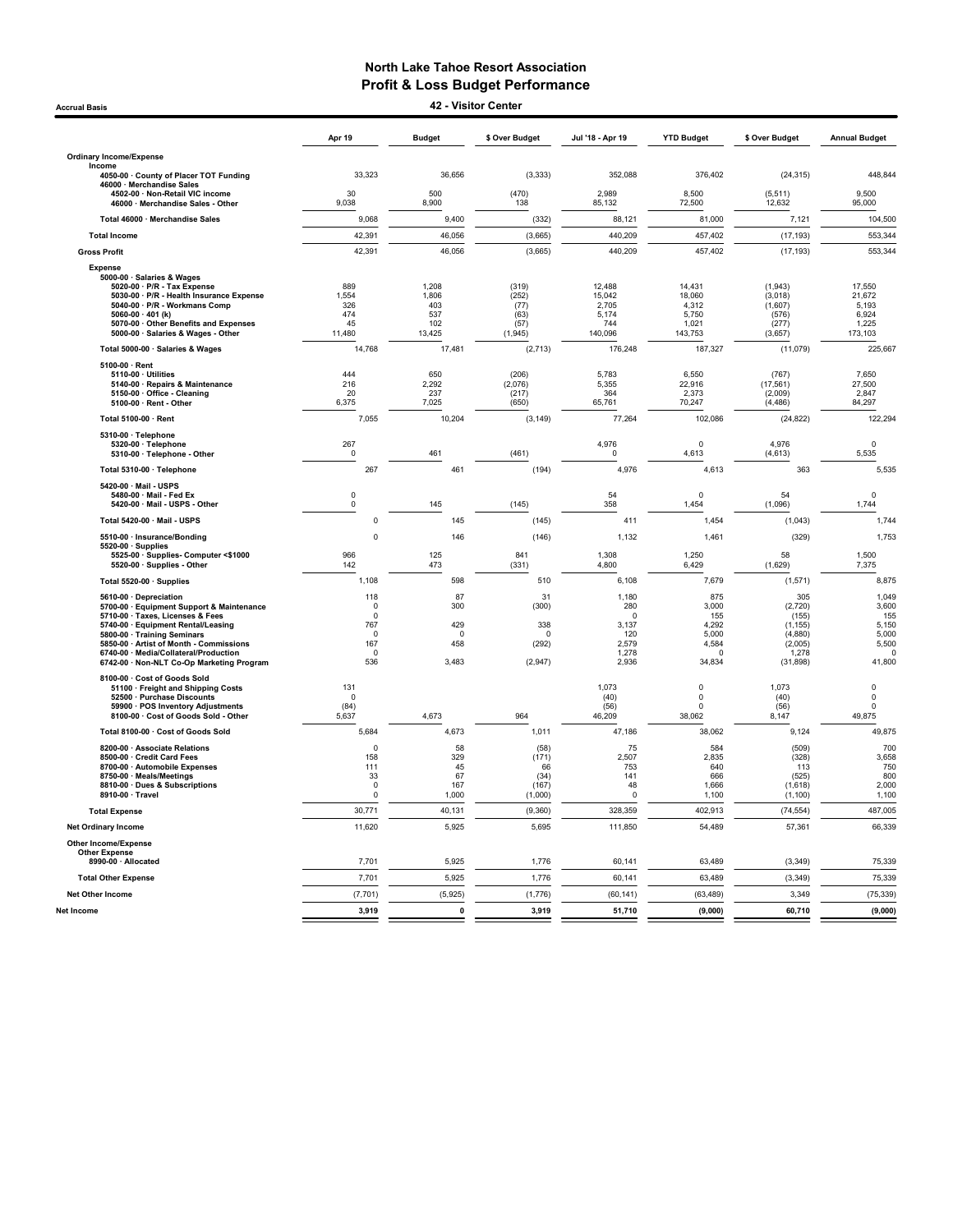**Accrual Basis** 

|                                                                                                                                   | Apr 19                                                   | <b>Budget</b> | \$ Over Bu        | Jul '18 - A          | <b>YTD Budget</b>           | \$ Over Bu     | <b>Annual Bu</b>                          |
|-----------------------------------------------------------------------------------------------------------------------------------|----------------------------------------------------------|---------------|-------------------|----------------------|-----------------------------|----------------|-------------------------------------------|
| <b>Ordinary Income/Expense</b>                                                                                                    |                                                          |               |                   |                      |                             |                |                                           |
| Income<br>4050-00 · County of Placer TOT Funding                                                                                  | 718                                                      | 718           | (0)               | 7,192                | 7,241                       | (49)           | 8,677                                     |
| <b>Total Income</b>                                                                                                               | 718                                                      | 718           | (0)               | 7,192                | 7,241                       | (49)           | 8,677                                     |
| <b>Gross Profit</b>                                                                                                               | 718                                                      | 718           | (0)               | 7,192                | 7,241                       | (49)           | 8,677                                     |
| <b>Expense</b><br>5000-00 · Salaries & Wages<br>$5020-00 \cdot P/R$ - Tax Expense                                                 | 0                                                        | 33            | (33)              | (152)                | 334                         | (486)          | 401                                       |
| 5030-00 · P/R - Health Insurance Expense<br>5040-00 · P/R - Workmans Comp<br>5060-00 $\cdot$ 401 (k)                              | 3<br>3<br>20                                             | 4<br>4<br>23  | (0)<br>(1)<br>(3) | 55<br>52<br>251      | 35<br>40<br>227             | 20<br>12<br>24 | 42<br>48<br>272                           |
| 5070-00 Other Benefits and Expenses<br>5000-00 · Salaries & Wages - Other                                                         | $\Omega$<br>509                                          | 567           | (57)              | 3<br>6,857           | 0<br>5,665                  | 3<br>1,192     | 0<br>6,798                                |
| Total 5000-00 · Salaries & Wages                                                                                                  | 536                                                      | 630           | (94)              | 7,067                | 6,301                       | 766            | 7,561                                     |
| 5100-00 · Rent<br>5110-00 · Utilities<br>5140-00 · Repairs & Maintenance<br>5150-00 · Office - Cleaning<br>5100-00 · Rent - Other | $\mathbf 0$<br>$\mathbf 0$<br>$\mathbf 0$<br>$\mathbf 0$ |               |                   | 36<br>6<br>42<br>502 | 0                           | 502            | 0                                         |
| Total 5100-00 · Rent                                                                                                              | $\mathbf 0$                                              |               |                   | 586                  | $\pmb{0}$                   | 586            | $\mathbf 0$                               |
| 5310-00 · Telephone                                                                                                               |                                                          |               |                   |                      |                             |                |                                           |
| 5320-00 · Telephone                                                                                                               | $\mathbf 0$                                              |               |                   | 230                  |                             |                |                                           |
| Total 5310-00 · Telephone                                                                                                         | 0                                                        |               |                   | 230                  | 0                           | 230            | $\mathbf 0$                               |
| 5420-00 · Mail - USPS                                                                                                             | 0                                                        |               |                   | 19                   | 0                           | 19             | $\mathbf 0$                               |
| 5510-00 · Insurance/Bonding                                                                                                       | 0                                                        |               |                   | 64                   | $\mathbf 0$                 | 64             | $\mathbf 0$                               |
| $5520-00 \cdot$ Supplies<br>5525-00 · Supplies- Computer <\$1000<br>5520-00 · Supplies - Other                                    | $\mathbf 0$<br>$\mathbf 0$                               |               |                   | 71<br>17             | 0                           | 17             | 0                                         |
| Total 5520-00 · Supplies                                                                                                          | 0                                                        |               |                   | 88                   | $\mathbf 0$                 | 88             | $\mathbf 0$                               |
| 5740-00 · Equipment Rental/Leasing<br>8700-00 · Automobile Expenses<br>8750-00 · Meals/Meetings                                   | $\mathbf{0}$<br>0<br>$\mathbf 0$                         |               |                   | 217<br>26<br>3       | $\pmb{0}$<br>$\pmb{0}$<br>0 | 217<br>26<br>3 | $\mathbf 0$<br>$\mathbf 0$<br>$\mathbf 0$ |
| <b>Total Expense</b>                                                                                                              | 536                                                      | 630           | (94)              | 8,299                | 6,301                       | 1,998          | 7,561                                     |
| <b>Net Ordinary Income</b>                                                                                                        | 182                                                      | 88            | 94                | (1, 106)             | 941                         | (2,047)        | 1,116                                     |
| <b>Other Income/Expense</b><br><b>Other Expense</b>                                                                               |                                                          |               |                   |                      |                             |                |                                           |
| 8990-00 · Allocated                                                                                                               | 114                                                      | 88            | 26                | 891                  | 941                         | (50)           | 1,116                                     |
| <b>Total Other Expense</b>                                                                                                        | 114                                                      | 88            | 26                | 891                  | 941                         | (50)           | 1,116                                     |
| <b>Net Other Income</b>                                                                                                           | (114)                                                    | (88)          | (26)              | (891)                | (941)                       | 50             | (1, 116)                                  |
| Net Income                                                                                                                        | 68                                                       | 0             | 68                | (1,997)              | 0                           | (1, 997)       | $\mathbf 0$                               |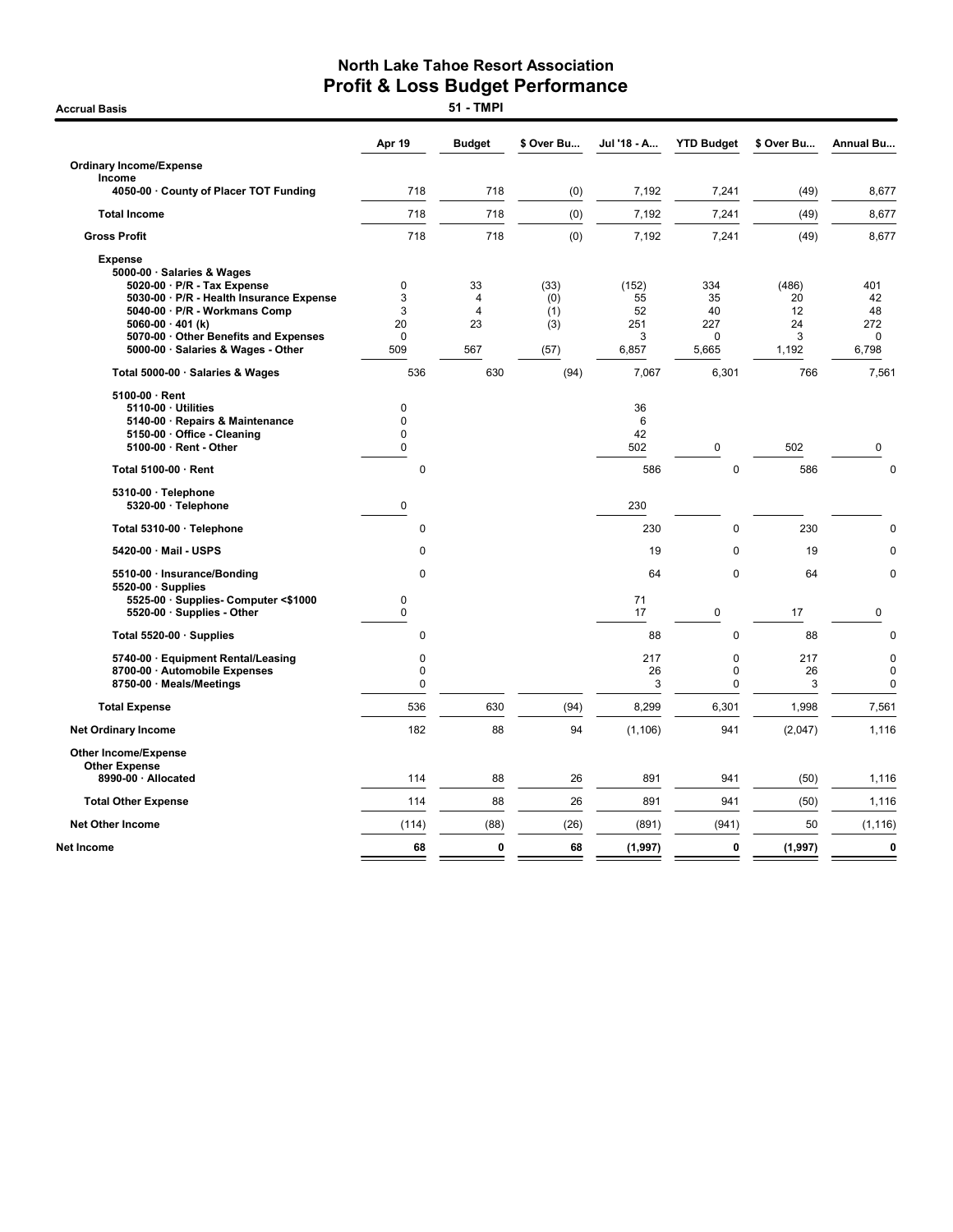| 60 - Membership<br><b>Accrual Basis</b>                                                                                                                                                                                                                                    |                                                      |                                              |                                            |                                                             |                                                  |                                                         |                                                    |  |  |  |
|----------------------------------------------------------------------------------------------------------------------------------------------------------------------------------------------------------------------------------------------------------------------------|------------------------------------------------------|----------------------------------------------|--------------------------------------------|-------------------------------------------------------------|--------------------------------------------------|---------------------------------------------------------|----------------------------------------------------|--|--|--|
|                                                                                                                                                                                                                                                                            | Apr 19                                               | <b>Budget</b>                                | \$ Over Budget                             | Jul '18 - Apr 19                                            | <b>YTD Budget</b>                                | \$ Over Budget                                          | <b>Annual Budget</b>                               |  |  |  |
| <b>Ordinary Income/Expense</b>                                                                                                                                                                                                                                             |                                                      |                                              |                                            |                                                             |                                                  |                                                         |                                                    |  |  |  |
| Income<br>4200-00 · Membership Dues Revenue<br>4250-00 · Revenues-Membership Activities<br>4250-01 · Community Awards                                                                                                                                                      | 11,996                                               | 10,750                                       | 1,246                                      | 114,081                                                     | 106,600                                          | 7,481                                                   | 128,000                                            |  |  |  |
| 4250-04 · Silent Auction<br>4250-05 · Sponsorships                                                                                                                                                                                                                         | 12,876<br>17,165                                     | 19,000<br>13,000                             | (6, 125)<br>4,165                          | 12,876<br>17,165                                            | 19,000<br>13,000                                 | (6, 125)<br>4,165                                       | 19,000<br>13,000                                   |  |  |  |
| 4250-01 Community Awards - Other                                                                                                                                                                                                                                           | 14,646                                               | 18,000                                       | (3, 354)                                   | 14,646                                                      | 18,000                                           | (3, 354)                                                | 18,000                                             |  |  |  |
| Total 4250-01 · Community Awards                                                                                                                                                                                                                                           | 44,687<br>145                                        | 50,000                                       | (5,314)                                    | 44,687                                                      | 50,000                                           | (5, 314)                                                | 50,000                                             |  |  |  |
| 4250-02 · Chamber Events<br>4250-03 · Summer/Winter Rec Luncheon<br>4251-00 · Tues AM Breakfast Club                                                                                                                                                                       | 0                                                    | 208<br>0                                     | (63)<br>$\mathbf 0$                        | 2,847<br>2,622                                              | 2,084<br>4,000                                   | 763<br>(1, 378)                                         | 2,500<br>8,000                                     |  |  |  |
| 4251-01 · Tues AM Breakfast Club Sponsors<br>4251-00 · Tues AM Breakfast Club - Other                                                                                                                                                                                      | $\mathbf 0$<br>625                                   | 300<br>580                                   | (300)<br>45                                | 2,500<br>4,887                                              | 2,450<br>5,800                                   | 50<br>(913)                                             | 3,050<br>6,960                                     |  |  |  |
| Total 4251-00 · Tues AM Breakfast Club                                                                                                                                                                                                                                     | 625                                                  | 880                                          | (255)                                      | 7,387                                                       | 8,250                                            | (863)                                                   | 10,010                                             |  |  |  |
| 4250-00 · Revenues-Membership Activities - Other                                                                                                                                                                                                                           | (45)                                                 |                                              |                                            | 3,453                                                       | 0                                                | 3,453                                                   | 0                                                  |  |  |  |
| Total 4250-00 · Revenues-Membership Activities                                                                                                                                                                                                                             | 45,412                                               | 51,088                                       | (5,677)                                    | 60,996                                                      | 64,334                                           | (3,338)                                                 | 70,510                                             |  |  |  |
| 4252-00 · Sponsorships<br>4253-00 · Revenue- Other                                                                                                                                                                                                                         | $\mathbf 0$<br>$\mathbf 0$                           |                                              |                                            | 600<br>6                                                    | 0                                                | 600                                                     | $\Omega$                                           |  |  |  |
| <b>Total Income</b>                                                                                                                                                                                                                                                        | 57,407                                               | 61,838                                       | (4, 431)                                   | 175,683                                                     | 170,934                                          | 4,749                                                   | 198,510                                            |  |  |  |
| <b>Gross Profit</b>                                                                                                                                                                                                                                                        | 57,407                                               | 61,838                                       | (4, 431)                                   | 175,683                                                     | 170,934                                          | 4,749                                                   | 198,510                                            |  |  |  |
| <b>Expense</b><br>5000-00 · Salaries & Wages<br>5000-01 · In-Market Administration<br>5020-00 · P/R - Tax Expense<br>5030-00 · P/R - Health Insurance Expense<br>5040-00 · P/R - Workmans Comp<br>5060-00 $\cdot$ 401 (k)<br>5070-00 Other Benefits and Expenses           | (1, 375)<br>514<br>1,003<br>41<br>298<br>8           | (1, 375)<br>547<br>888<br>7<br>262<br>66     | 0<br>(33)<br>115<br>34<br>36<br>(58)       | (13,750)<br>4,486<br>9,705<br>316<br>2,370<br>182           | (13,750)<br>5,472<br>8,880<br>73<br>2,621<br>660 | 0<br>(986)<br>825<br>243<br>(251)<br>(478)              | (16, 500)<br>6,566<br>10,656<br>87<br>3,145<br>792 |  |  |  |
| 5000-00 · Salaries & Wages - Other                                                                                                                                                                                                                                         | 8,091                                                | 6,553                                        | 1,538                                      | 69,852                                                      | 65,530                                           | 4,322                                                   | 78,636                                             |  |  |  |
| Total 5000-00 · Salaries & Wages                                                                                                                                                                                                                                           | 8,580                                                | 6,948                                        | 1,632                                      | 73,160                                                      | 69,486                                           | 3,674                                                   | 83,382                                             |  |  |  |
| $5100-00 \cdot$ Rent<br>$5110-00 \cdot$ Utilities<br>5140-00 · Repairs & Maintenance<br>5150-00 Office - Cleaning<br>$5100-00 \cdot$ Rent - Other                                                                                                                          | 47<br>18<br>48<br>617                                | 50<br>25<br>78<br>819                        | (3)<br>(7)<br>(30)<br>(202)                | 308<br>478<br>320<br>4,167                                  | 505<br>250<br>898<br>8,188                       | (197)<br>228<br>(578)<br>(4,021)                        | 605<br>300<br>1,177<br>9,826                       |  |  |  |
| Total 5100-00 · Rent                                                                                                                                                                                                                                                       | 729                                                  | 972                                          | (243)                                      | 5,274                                                       | 9,841                                            | (4, 567)                                                | 11,908                                             |  |  |  |
| 5310-00 · Telephone<br>5320-00 · Telephone                                                                                                                                                                                                                                 | 157                                                  | 253                                          | (96)                                       | 1,454                                                       | 2,530                                            | (1,076)                                                 | 3,036                                              |  |  |  |
| Total 5310-00 · Telephone                                                                                                                                                                                                                                                  | 157                                                  | 253                                          | (96)                                       | 1,454                                                       | 2,530                                            | (1,076)                                                 | 3,036                                              |  |  |  |
| 5420-00 · Mail - USPS                                                                                                                                                                                                                                                      | $\mathbf 0$                                          | 50                                           | (50)                                       | 88                                                          | 900                                              | (812)                                                   | 1,000                                              |  |  |  |
| 5510-00 · Insurance/Bonding<br>$5520-00 \cdot$ Supplies<br>5525-00 · Supplies- Computer <\$1000                                                                                                                                                                            | 0<br>163                                             | 55                                           | (55)                                       | 242<br>849                                                  | 665<br>500                                       | (423)<br>349                                            | 775<br>500                                         |  |  |  |
| 5520-00 · Supplies - Other                                                                                                                                                                                                                                                 | 14                                                   | 83                                           | (69)                                       | 620                                                         | 834                                              | (214)                                                   | 1,000                                              |  |  |  |
| Total 5520-00 · Supplies<br>5610-00 Depreciation                                                                                                                                                                                                                           | 177<br>$\mathbf 0$                                   | 83<br>8                                      | 94<br>(8)                                  | 1,469<br>0                                                  | 1,334<br>80                                      | 135<br>(80)                                             | 1,500<br>96                                        |  |  |  |
| 5700-00 · Equipment Support & Maintenance<br>5710-00 · Taxes, Licenses & Fees<br>5740-00 · Equipment Rental/Leasing<br>5800-00 · Training Seminars<br>5900-00 · Professional Fees<br>5921-00 · Professional Fees - Other                                                   | $\mathbf 0$<br>$\mathbf 0$<br>183<br>$\mathbf 0$     | 56<br>$\mathbf 0$<br>250<br>$\mathbf 0$<br>0 | (56)<br>0<br>(67)<br>0<br>0                | 0<br>0<br>1,777<br>3,721<br>$\pmb{0}$                       | 560<br>150<br>2,490<br>1,950                     | (560)<br>(150)<br>(713)<br>1,771                        | 672<br>200<br>2,990<br>1,950                       |  |  |  |
| Total 5900-00 · Professional Fees                                                                                                                                                                                                                                          | 0<br>$\mathbf 0$                                     | $\mathbf 0$                                  | $\pmb{0}$                                  | $\mathbf 0$                                                 | 1,125<br>1,125                                   | (1, 125)<br>(1, 125)                                    | 1,500<br>1,500                                     |  |  |  |
| 6420-00 · Events                                                                                                                                                                                                                                                           |                                                      |                                              |                                            |                                                             |                                                  |                                                         |                                                    |  |  |  |
| 6422-00 · Event Media<br>Total 6420-00 · Events                                                                                                                                                                                                                            | $\pmb{0}$<br>$\mathbf 0$                             |                                              |                                            | (300)<br>(300)                                              |                                                  |                                                         |                                                    |  |  |  |
| 6423-00 · Membership Activities                                                                                                                                                                                                                                            |                                                      |                                              |                                            |                                                             |                                                  |                                                         |                                                    |  |  |  |
| 6434-00 · Community Awards Dinner<br>6436-00 · Membership - Wnt/Sum Rec Lunch<br>6437-00 · Tuesday Morning Breakfast Club<br>6441-00 · Membership - Miscellaneous Exp<br>6442-00 · Public Relations/Website<br>6444-00 · Trades<br>6423-00 · Membership Activities - Other | 24,827<br>0<br>594<br>0<br>(3,632)<br>1,430<br>5,250 | 27,500<br>0<br>650<br>344                    | (2,673)<br><sup>0</sup><br>(56)<br>(3,976) | 25,943<br>3,469<br>4,714<br>60<br>12,858<br>1,430<br>13,052 | 27,500<br>2,500<br>5,850<br>4,940<br>0<br>0      | (1, 557)<br>969<br>(1, 137)<br>7,918<br>1,430<br>13,052 | 27,500<br>5,000<br>7,150<br>5,628<br>0<br>0        |  |  |  |
| Total 6423-00 · Membership Activities                                                                                                                                                                                                                                      | 28,469                                               | 28,494                                       | (25)                                       | 61,525                                                      | 40,790                                           | 20,735                                                  | 45,278                                             |  |  |  |
| 8100-00 · Cost of Goods Sold                                                                                                                                                                                                                                               | $\mathbf 0$                                          |                                              |                                            | 707                                                         |                                                  |                                                         |                                                    |  |  |  |
| 8200-00 · Associate Relations<br>8500-00 · Credit Card Fees                                                                                                                                                                                                                | $\mathbf 0$<br>1,469                                 | 67<br>1,000                                  | (67)<br>469                                | 0<br>3,541                                                  | 666<br>2,595                                     | (666)<br>946                                            | 800<br>3,000                                       |  |  |  |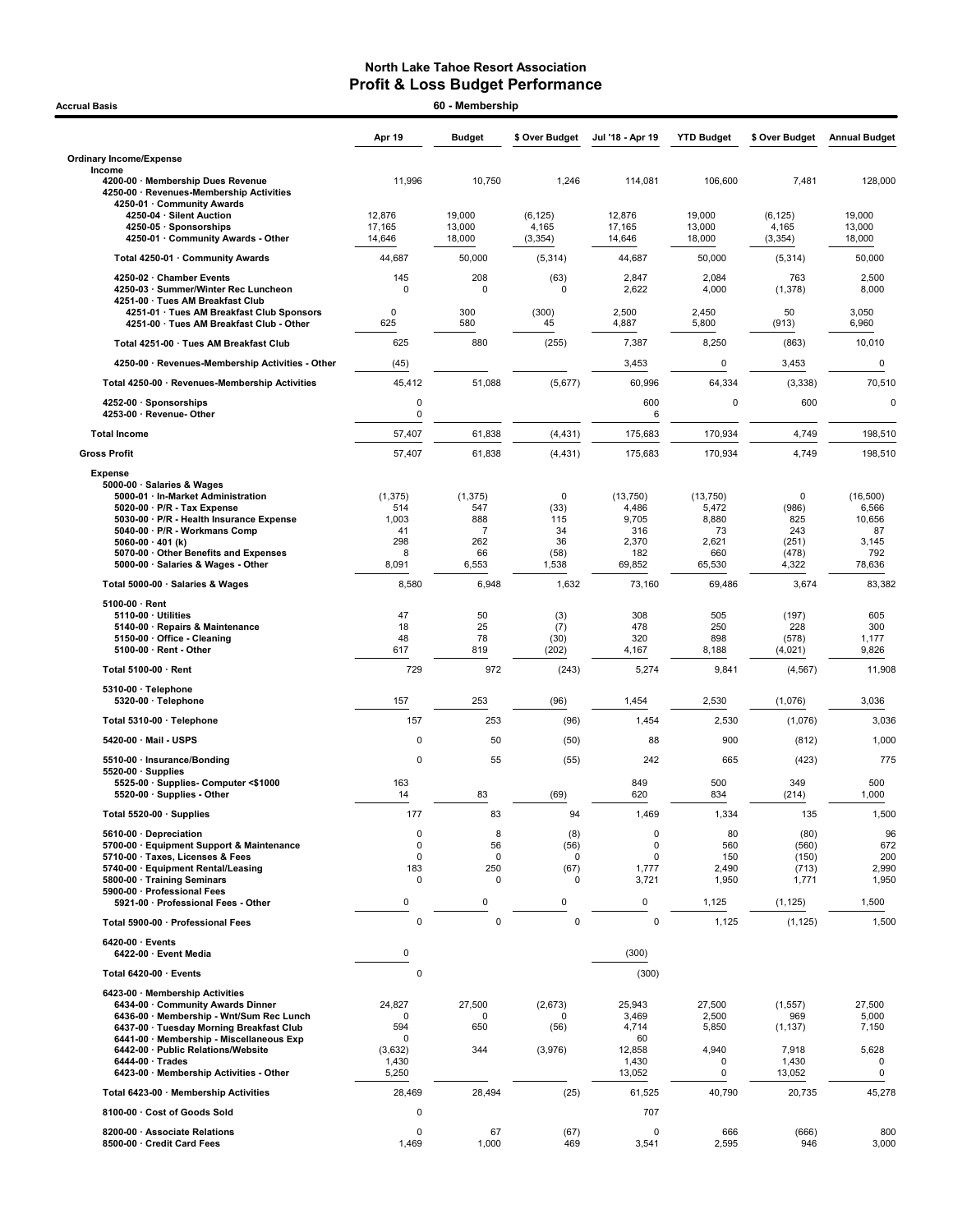Accrual Basis **60 - Membership** 

| Apr 19   | <b>Budget</b> | \$ Over Budget | Jul '18 - Apr 19 | <b>YTD Budget</b> | \$ Over Budget | <b>Annual Budget</b> |
|----------|---------------|----------------|------------------|-------------------|----------------|----------------------|
| 20       | 78            | (58)           | 380              | 777               | (397)          | 933                  |
| 49       | 150           | (101)          | 820              | 1,500             | (680)          | 1,800                |
|          | 35            | (35)           | 530              | 350               | 180            | 420                  |
|          |               |                | 4,390            | 0                 | 4,390          | $\mathbf 0$          |
| 39,833   | 38,499        | 1,334          | 158,778          | 137,789           | 20,989         | 161,240              |
| 17,575   | 23,339        | (5,764)        | 16,905           | 33,145            | (16, 240)      | 37,270               |
|          |               |                |                  |                   |                | 25,113               |
|          |               |                |                  |                   |                |                      |
| 2,567    | 1,975         | 592            | 20,047           | 21,163            | (1, 116)       | 25,113               |
| (2, 567) | (1, 975)      | (592)          | (20, 047)        | (21, 163)         | 1,116          | (25, 113)            |
| 15,008   | 21,364        | (6, 356)       | (3, 142)         | 11,982            | (15, 124)      | 12,157               |
|          | 2,567         | 1,975          | 592              | 20,047            | 21,163         | (1, 116)             |